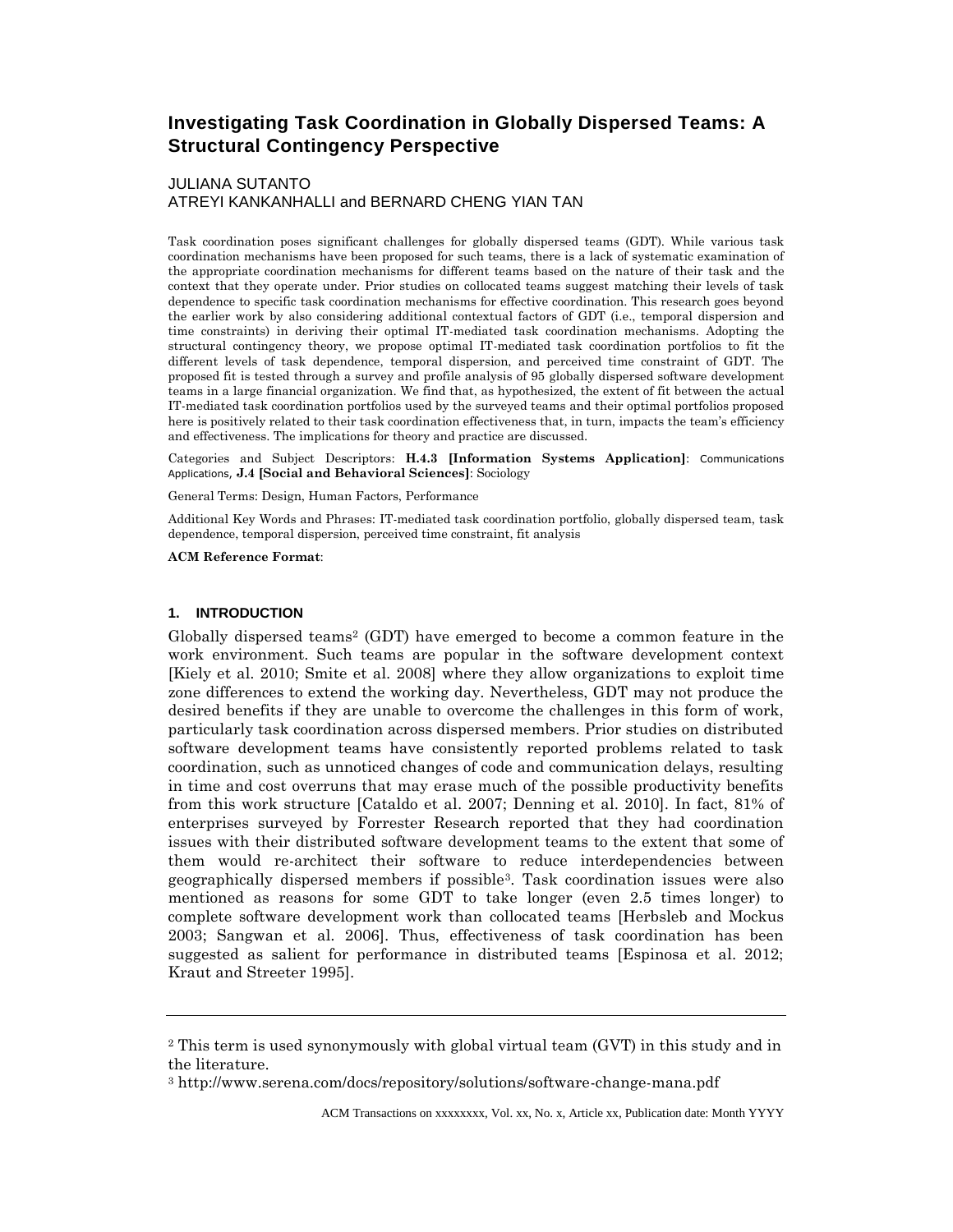*Task coordination* is the act of managing interdependent work activities among team members [Wittenbaum et al. 1998]. While various mechanisms have been proposed for coordinating tasks in GDT, such as frequent communications and standardization [Cataldo et al. 2007; Smite et al. 2008], there is a lack of systematic examination and understanding of the appropriate coordination mechanisms for different teams based on the nature of their tasks and the context that the team operates under. Prior studies on collocated teams suggest the need to match their levels of task dependence to specific task coordination mechanisms for effective coordination [Andres and Zmud 2002; Kraut and Streeter 1995], where *task dependence* denotes the extent to which team members are dependent upon one another to carry out their work [Van de Ven et al. 1976; Van der Vegt and Van de Vliert 2002].

However, GDT operate under other conditions besides task dependence. A key contextual factor for these teams is members' temporal dispersion or members' time zone differences [Espinosa et al. 2012; Riopelle et al. 2003]. Through creating coordination problems, temporal dispersion can negatively impact global team performance [Espinosa and Carmel 2003; Espinosa et al. 2012]. Particularly, large time zone differences may hamper the use of certain task coordination mechanisms e.g., those that are based on a common working time for all members [Cummings et al. 2009]. These conditions are exacerbated by the fact that such teams often face time pressures in their work i.e., the coordination must take place under time constraints [Espinosa et al. 2012].

By considering these contextual factors for GDT (i.e., temporal dispersion and time constraint) beyond task dependence, this study conceptualizes and extends the notion of task coordination fit from collocated teams [Andres and Zmud 2002; Kraut and Streeter 1995] to GDT. Specifically, the objective is to theoretically derive the appropriate *task coordination portfolios* (i.e., sets of task coordination mechanisms) for different levels of task dependence, temporal dispersion, and perceived time constraint<sup>4</sup> of GDT in order to effectively coordinate their tasks. Further, considering that GDT rely predominantly on IT to accomplish their work, IT should be taken into account in designing their task coordination portfolios. GDT perform task coordination through two major forms of IT i.e., electronic repositories and communication technology. While *electronic repositories* e.g., online bulletin boards [Chen et al. 2003; Malone and Crowston 2003], allow users to store information on a long term basis and offer indexing features to organize and retrieve the information, *communication technology* e.g., electronic mail and video conferencing [Malone and Crowston 2003; Montoya-Weiss et al. 2001], permits users to exchange information through asynchronous (without the need to be present at the same time) or synchronous means.

Taking into account the form of IT to support task coordination mechanisms, this study aims to answer the following two research questions: (1) What are the optimal IT-mediated task coordination portfolios (i.e., the set of IT-mediated task coordination mechanisms) for GDT with different levels of task dependence, temporal dispersion, and perceived time constraint, for their effective task coordination? (2) Does a better fit (between the actually used IT-mediated task coordination portfolio and the proposed optimal IT-mediated task coordination portfolio for the team) lead

<sup>4</sup> Given that team members respond more to the perceived time constraint rather than the objective time constraint [Maynard et al. 2012], this study considers perceived time constraint as a key contextual factor for task coordination.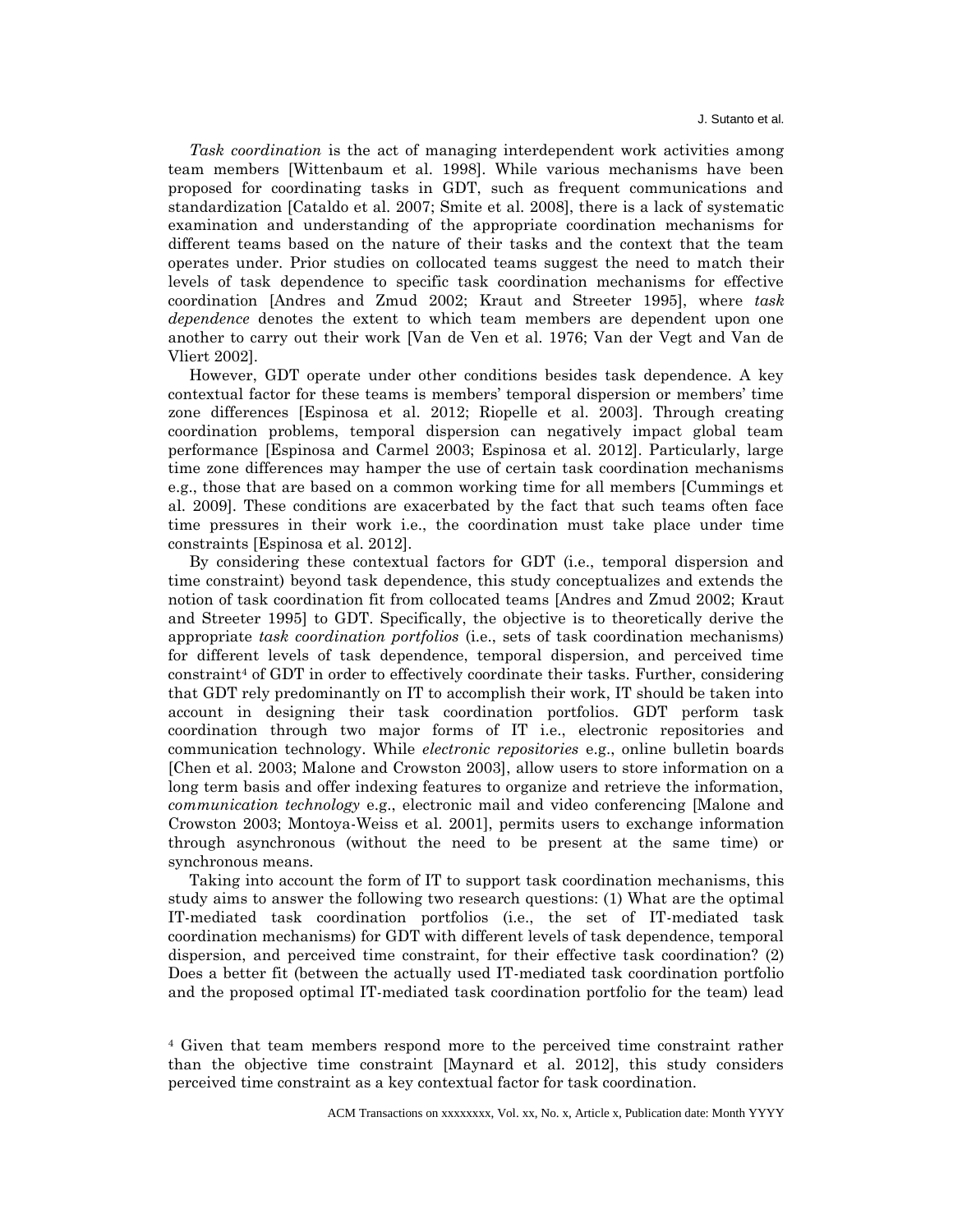to better team performance for the GDT through improved task coordination effectiveness? To address these questions, we adopt the systems approach of structural contingency theory to propose the fit between IT-mediated task coordination portfolios and GDT's task dependence, temporal dispersion, and perceived time constraint. The proposed fit is tested through a survey of members and project managers from 95 globally dispersed software development teams in a large financial organization, and found to be empirically supported.

Besides contributing to the theoretical development on task coordination in GDT, answers to these research questions are significant for software engineering practice considering the growing number of large global software organizations such as IBM and SAP setting up centres of excellence in different geographical locations [Siebdrat et al. 2009], and the consistently reported task coordination challenges in such teams [Cataldo et al. 2007; Denning et al. 2010; Espinosa et al. 2012]. To better highlight the contributions of our study, we next review prior research on GDT before proceeding to the conceptual background of the study.

### **2. EXTANT STUDIES ON GDT TASK COORDINATION**

We reviewed the previous studies on GDT task coordination to position our study with respect to the previous literature and highlight its contributions (see Table A.I in the Appendix). Table A.I is divided based on whether the prior studies examined explicit or implicit coordination. Within each coordination category, the studies are grouped according to whether they investigated GDT in general or global software development teams. Past studies have distinguished *implicit* task coordination based on unspoken expectations and intentions e.g., Espinosa et al. [2007a, 2007b], from *explicit* task coordination through formally adopted plans that designate who should do what at which point in time e.g., Cummings et al. [2009], and Hinds and McGrath [2006]. While both forms of task coordination are important, our study examines explicit task coordination for the following reason. Effective implicit task coordination can occur mainly when team members have prior shared work experience or are familiar with one another. However, since GDT members are largely chosen due to their expertise and may not necessarily have shared work experience, relying solely on implicit task coordination can be challenging.

In terms of the unit of analysis, previous studies have compared the coordination mechanisms between collocated and dispersed teams or examined the coordination mechanisms across dispersed teams. While it is valuable to compare how collocated teams and dispersed teams can accomplish task coordination differently, it is also important to understand how different GDT can effectively perform task coordination as is done in this study. Further, most prior studies have typically focused on either spatial or temporal dispersion of distributed teams. Espinosa et al. [2012] showed that temporal dispersion is more critical than spatial dispersion in impacting team performance, supporting our focus on temporal dispersion in this study. Finally, instead of using a *dichotomous measure* of dispersion (0 if all team members were at the same location/time zone and 1 otherwise) as is often done, this study adopts a continuous measure of temporal dispersion normalized by team size [O'Leary and Cummings 2007] that can more accurately account for time zone differences among team members.

Overall, the review finds lack of study and understanding of task coordination portfolios (set of task coordination mechanisms) that fit key contingencies of GDT. As an exception, Sutanto et al. [2011] qualitatively explored the task coordination portfolios used for 13 tasks in 3 student global teams through a case study. While the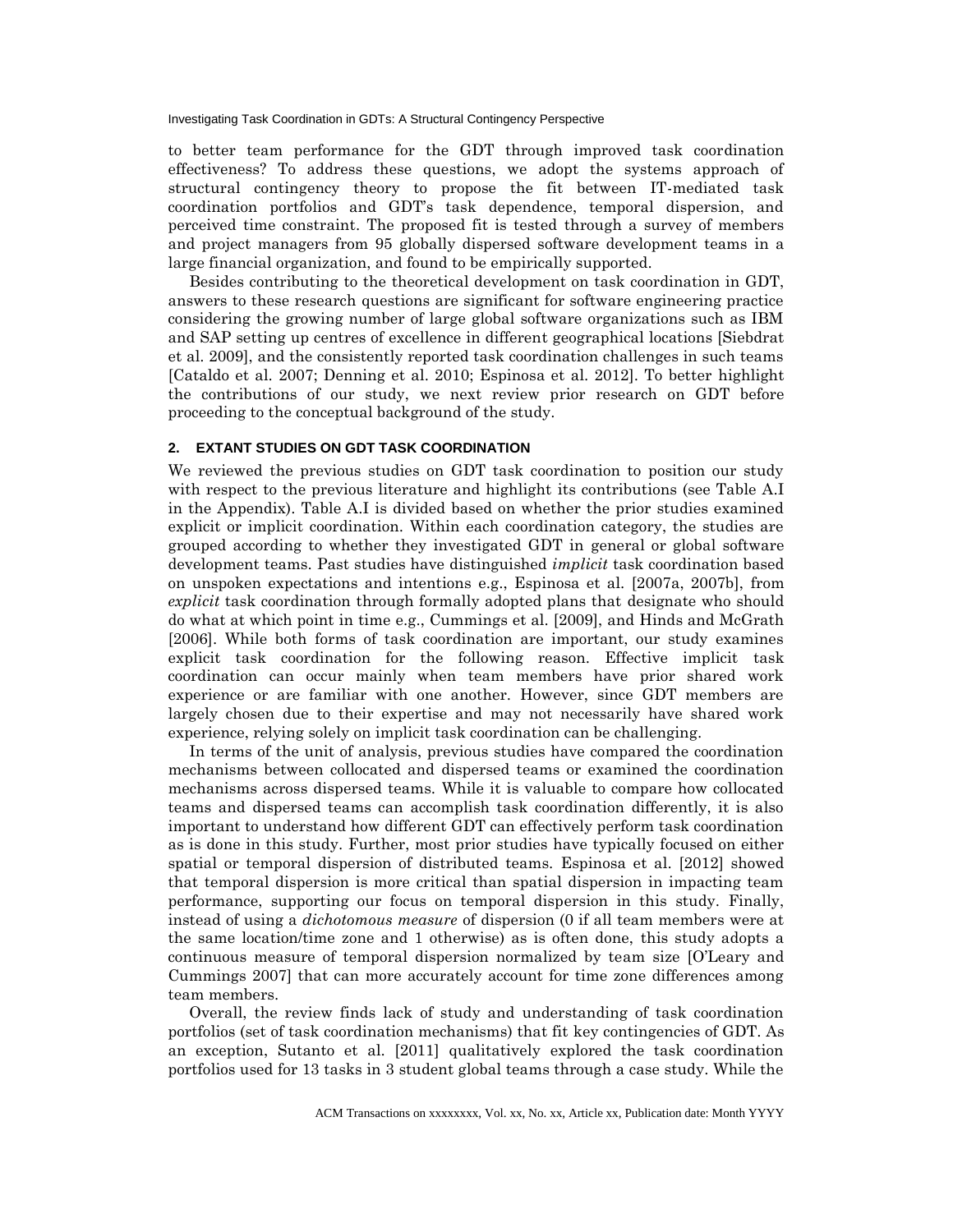findings are useful, they are limited by the types of the tasks and the student teams under study. The current study proposes optimal profiles for GDT task coordination through matching sets of IT-mediated task coordination mechanisms to key contingencies of the teams (task dependence, temporal dispersion, and perceived time constraint). The proposed profiles are empirically validated through measuring the coordination profiles of 95 organizational GDT and the resultant task coordination outcomes. After highlighting the differences between prior studies of GDT task coordination and this study, we now explain the conceptual foundation for our proposed optimal task coordination profiles.

### **3. CONCEPTUAL FOUNDATION**

In this section, we first discuss IT-mediated task coordination mechanism design based on task dependence and then add the two GDT contextual factors to finally derive the optimal IT-mediated task coordination portfolios for GDTs.

#### **3.1 Task Dependence and IT-mediated Task Coordination Mechanisms**

Structural contingency theory holds that the organization structure that is most effective is the structure that fits its contingencies or contextual factors [Pennings 1992]. As per the information processing view under this theory, contextual factors are viewed as determining the information processing requirements, while organization structure is viewed as providing the information processing capability to meet these requirements. The theory proposes that the fit between the information processing requirements of the context and the information processing capacity of the organizational structure should lead to better performance [Tushman and Nadler 1978]. Relevant to our study, the communication requirements of a team or work structure determined by its context have been considered as its information processing needs in the organization design and IS literatures [Andres and Zmud 2002; Premkumar et al. 2005]. On the supply side, the set of IT-mediated task coordination mechanisms (i.e., the IT-mediated task coordination portfolio) used by a team determines the communication requirements that the team can process, which we consider as the information processing capability. Previous literature on task coordination for collocated teams has suggested that coordination would be effective if the information processing needs of the team defined by the level of task dependence fits the information processing capability associated with its task coordination strategies [Andres and Zmud 2002; Kumar and van Dissel 1996]. Adopting the information processing view under the structural contingency theory, we propose that the IT mediated-task coordination mechanisms that are most effective are the ones that fit the communication requirements of the GDT determined by its contextual conditions. Based on this view and the previous task coordination literature, we argue that the first essential step in designing optimal task coordination portfolios for GDT is to match the communication requirements for each type of task dependence of the teams with the IT mediated-task coordination mechanisms that can satisfy these requirements. We now describe the levels of task dependence followed by the types of IT-mediated task coordination mechanisms that can match them.

Four levels of task dependence have been suggested to determine a work structure's communication requirements i.e., pooled, sequential, reciprocal, and team or intensive [Grandori 1997; Maynard et al. 2012; Van de Ven et al. 1976]. In a *pooled dependence task*, each team member performs his/her work independently before the task is completed by aggregating the work of the members. For example,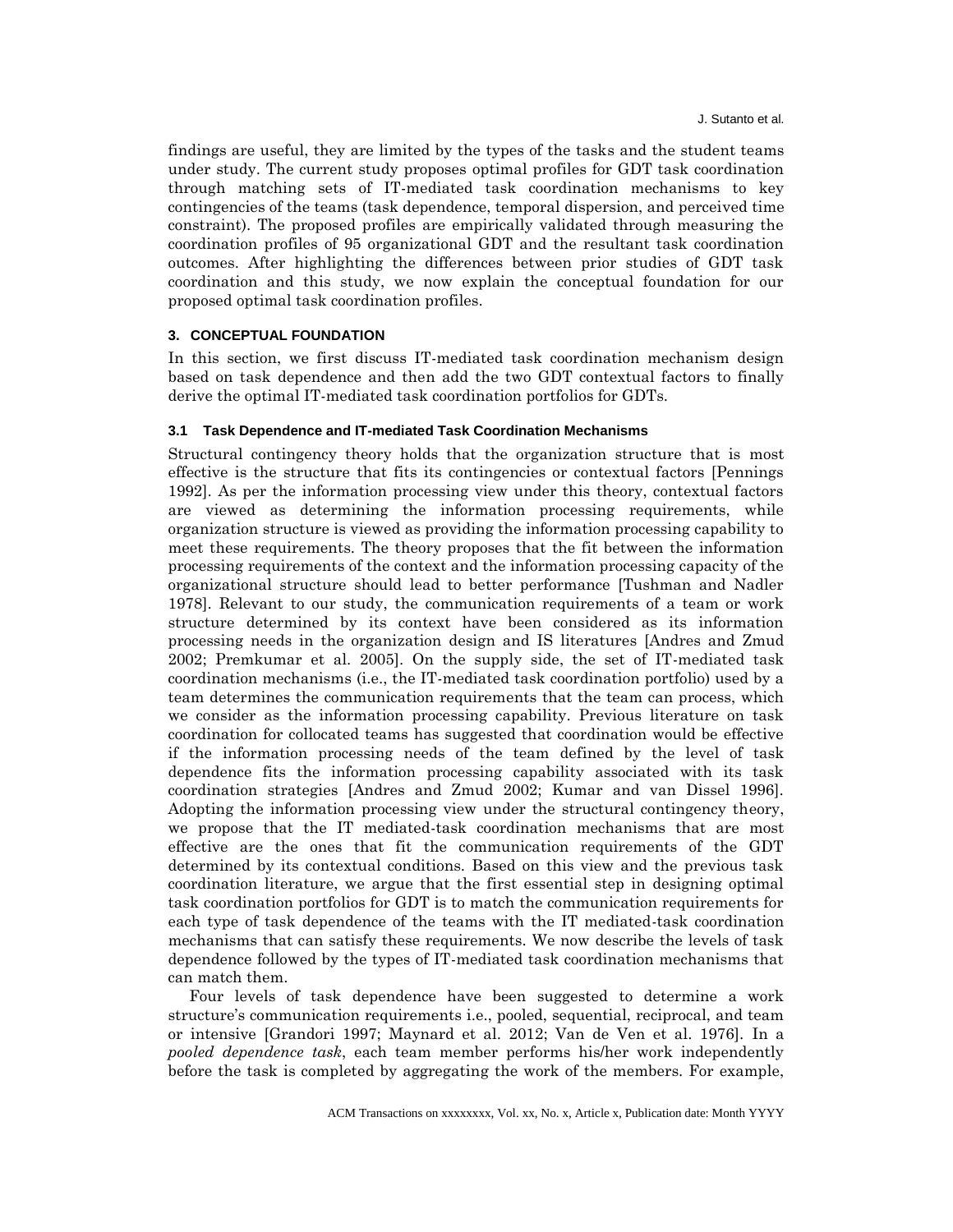during software development, each team member may code a few modules independently before they are integrated together. In a *sequential dependence task*, each team member has to complete his/her work before passing on the work to the next team member. For example, in the context of software development, team members may specialize in different types of test cases for software testing. In developing the overall test plan, each member could design and add test cases pertaining to his/her specialization before passing the list of test cases to the next team member to add to. In a *reciprocal dependence task*, the work will flow back and forth among team members. For example, during software debugging, work can flow back and forth between a member who is responsible for coding certain modules and another member who is responsible for testing those modules. When completing a *team dependence task*, all team members concurrently diagnose the problem and create the solution. There is no temporal lapse in the flow of work among team members. For example, in the context of software requirement analysis, all team members may meet to brainstorm about the needs of the user when creating the set of software requirements. The four levels of task dependence can be placed on a continuum of communication requirements, with pooled tasks having the lowest and team tasks having the highest requirements [Cataldo et al. 2007; Grandori 1997].

Task coordination mechanisms, too, have been categorized in various ways. A categorization that has been found useful and validated in a number of studies is based on the extent of intervention required i.e., standards and plans, bi-lateral interactions, and team meetings [Sabherwal 2003; Smite et al. 2008]. Coordination through *standards and plans* typically occurs in the form of blueprints for action that are specified prior to commencement of the task [Gittell 2002, Van de Ven et al. 1976]. Human discretion is rarely called for here. Rather, roles are formally prescribed in the blueprints based on what actions would be taken. Since *pooled or sequential dependence tasks* tend to have low communication requirements or low information processing needs, they can be well coordinated with standards and plans [Gresov 1989, Thompson 1967]. *As it is important that GDT members can easily find and retrieve the plans and schedules, electronic repositories are proposed to be the appropriate form of IT that can support coordination through standards and plans* for these tasks.

Further, while communication among team members may be redundant when performing pooled or sequential dependence tasks, the project manager should monitor and keep the team updated of the progress made by each member to avoid redundant or duplicate work [Smite et al. 2008]. Coordination via *bi-lateral interactions* relies on the interpersonal communication that occurs when team members are working on the task [Sabherwal 2003]. This can take the form of *vertical interactions* between superiors and subordinates or *horizontal interactions* between peers. Accordingly, horizontal interactions may be redundant in pooled or sequential dependence tasks, while vertical interactions would be necessary to coordinate these tasks in GDT. The vertical interactions need to occur as frequently as there is significant progress made by members. When frequent interactions occur between the project manager and the project members, communication speed would be valuable for such task coordination necessitating use of synchronous technology, whereas asynchronous communication may be sufficient otherwise. Thus, *communication technology (asynchronous and synchronous) is proposed to be the appropriate form of IT to support coordination through bi-lateral vertical interactions for pooled and sequential tasks*.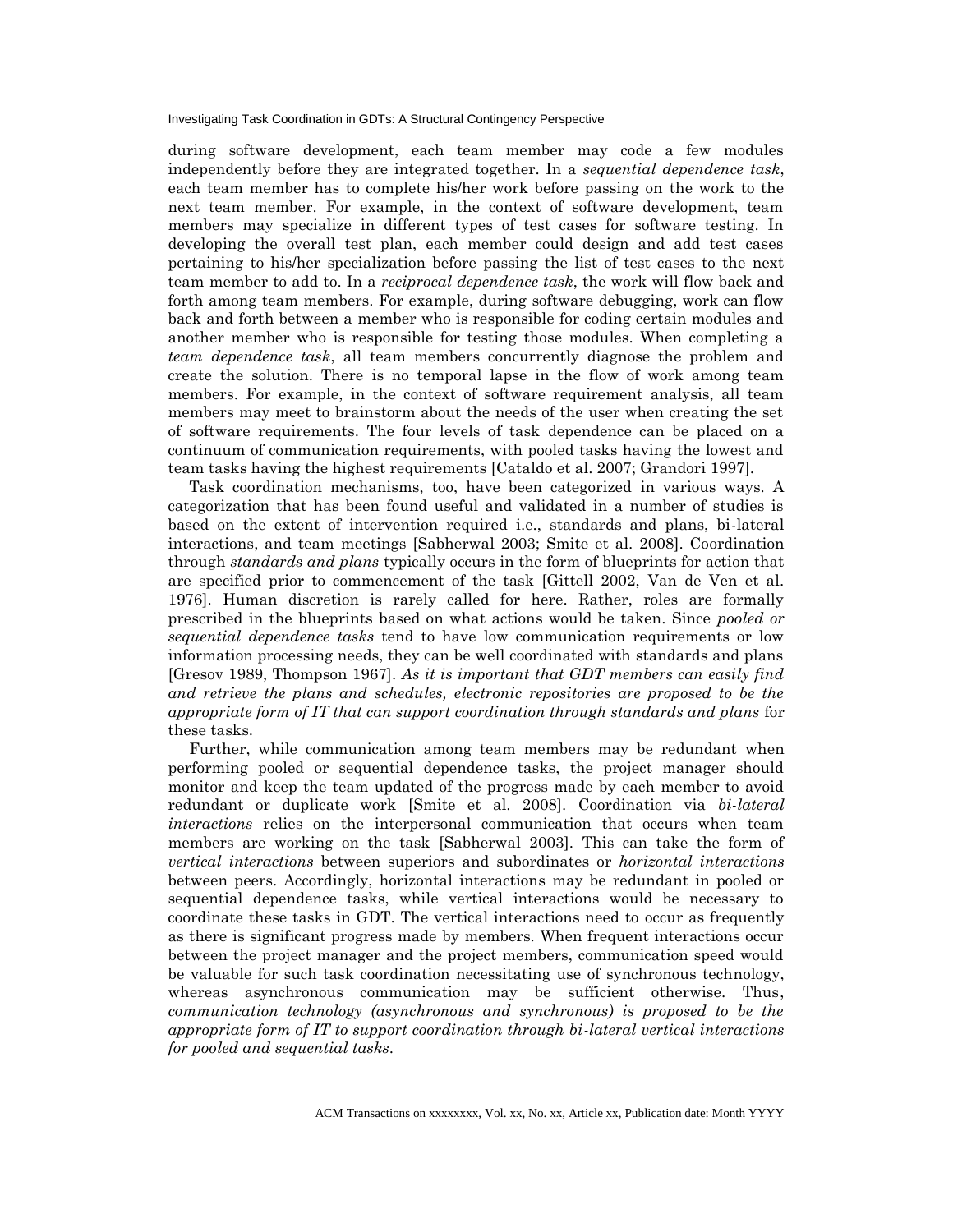In contrast, coordination via *bi-lateral horizontal interactions* is needed in *reciprocal dependence* tasks as the intensity and nature of interaction in such tasks usually cannot be planned in advance and by the project manager alone [Sabherwal 2003]. *Bi-lateral horizontal interactions* occur as frequently as there are work changes affecting either party. When there are frequent back and forth interactions between members, communication speed is valuable for coordination requiring use of synchronous technology, whereas asynchronous communication may be adequate otherwise. Thus, *communication technology (asynchronous and synchronous) is proposed to be the appropriate form of IT to support coordination through bi-lateral horizontal interactions for reciprocal interdependence tasks*. Since reciprocal dependence tasks possess task elements at a lower level of dependence, i.e., pooled or sequential dependence elements [Kumar and van Dissel 1996], work on reciprocal dependence tasks can also benefit from using standards, plans, and bi-lateral vertical interactions for coordination.

Finally, coordination via *team meetings* is characterized by the simultaneity of multilateral interactions [Malone and Crowston 2003; Van de Ven et al. 1976]. Whereas mutual adjustments through bi-lateral interactions are done by pairs of individuals, team meetings involve the entire team (or a significant subset of the team) in the coordination effort, which are appropriate for *team dependence tasks* that require team members to work simultaneously on the same issues together [Grandori 1997; Maynard et al. 2012]. Because of the frequent need to communicate among members to coordinate via team meetings in team dependence tasks, team members may want to spend less time crafting their communication. Hence, *synchronous communication technology is proposed to be the appropriate form of IT to support coordination through team meetings for team dependence tasks.* Further, since team dependence tasks include task elements at a lower level of dependence (i.e., pooled, sequential, or reciprocal dependence task elements), work on team dependence tasks can also benefit from using standards and plans as well as bilateral vertical and horizontal interactions. Table I summarizes the optimal ITmediated task coordination portfolio (or optimal set of IT-mediated task coordination mechanisms) for each level of task dependence proposed above.

| <b>Task Dependence</b> | <b>Optimal IT-mediated Task Coordination Portfolio</b>            |  |  |  |
|------------------------|-------------------------------------------------------------------|--|--|--|
| Pooled or Sequential   | Standards and plans (electronic repository)                       |  |  |  |
|                        | Bi-lateral vertical interactions (asynchronous and synchronous    |  |  |  |
|                        | communication technology)                                         |  |  |  |
| Reciprocal             | Standards and plans (electronic repository)                       |  |  |  |
|                        | Bi-lateral vertical and horizontal interactions (asynchronous and |  |  |  |
|                        | synchronous communication technology)                             |  |  |  |
| Team                   | Standards and plans (electronic repository)                       |  |  |  |
|                        | Bi-lateral vertical and horizontal interactions (asynchronous and |  |  |  |
|                        | synchronous communication technology)                             |  |  |  |
|                        | Team meetings (synchronous communication technology)              |  |  |  |

Table I. Optimal IT-mediated Task Coordination by Type of Task Dependence

#### **3.2 Temporal Dispersion and Perceived Time Constraint**

For GDT, it is essential that key contextual factors which influence the behavior of these teams i.e., temporal dispersion and perceived time constraint, be considered in addition to task dependence [Sutanto et al. 2011]. *Temporal dispersion* can pose challenges for distributed team members as they try to develop congruent work patterns and establish mutual expectations [Griffith et al. 2003] because they tend to be less aware of what other team members are doing [Boh et al. 2007]. Hence, it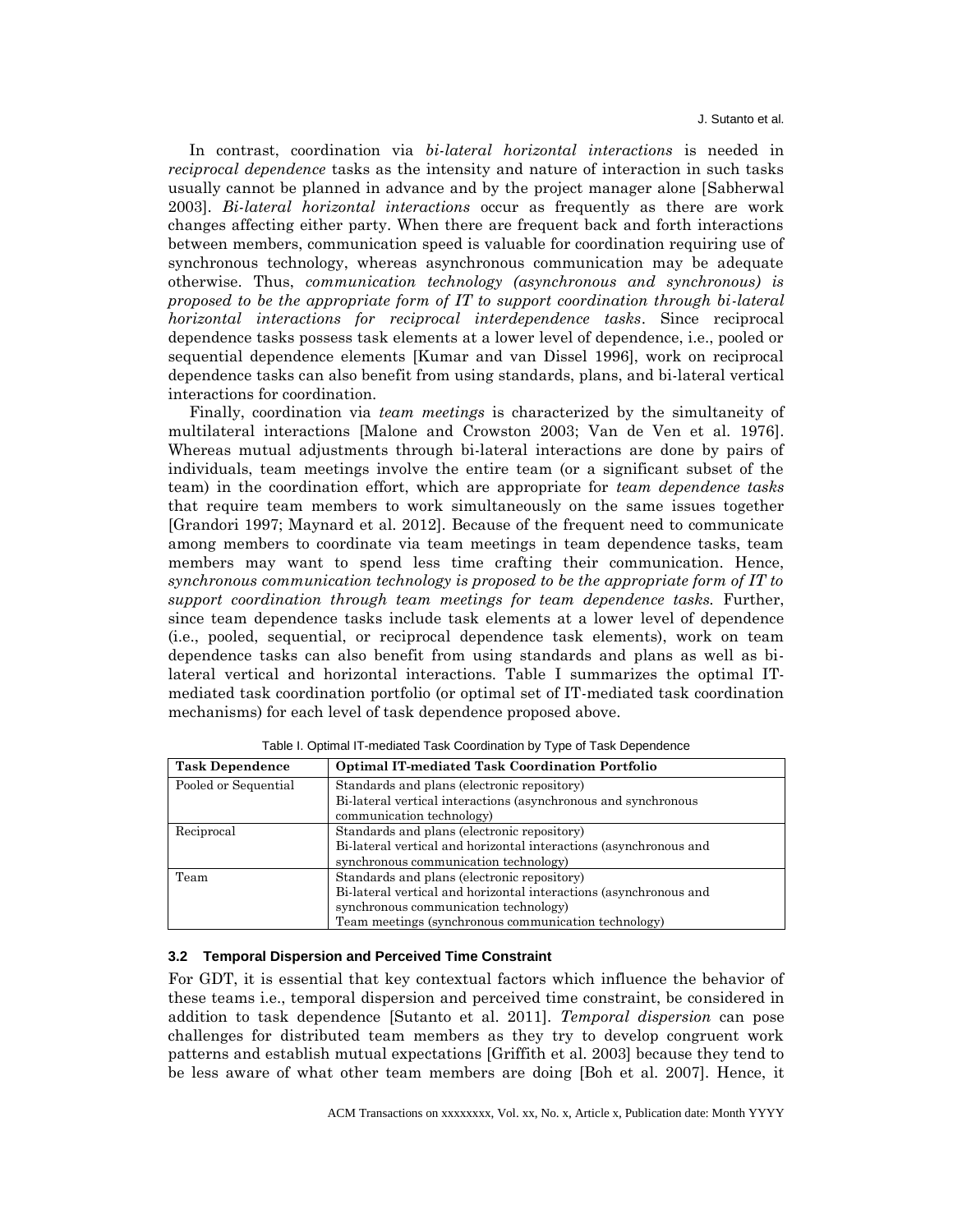increases the information processing needs of GDT because members have to expend extra effort to track what other team members are working on [Herbsleb and Grinter 1999; Wakefield et al. 2008]. Additionally, temporal dispersion limits the information processing capability of GDT by restricting the use of certain task coordination mechanisms. If team members are located in different time zones around the world, they would have little overlap in terms of work hours thereby making the use of team meetings with synchronous communication technology arduous [Sutanto et al. 2011]. Therefore, by increasing information processing needs and limiting the information processing capability, temporal dispersion can impose significant challenges to task coordination in GDT.

The challenges posed by temporal dispersion can be amplified when GDT work under *time constraints*. Under high time pressure, members have to put in more effort to track what other team members are working on in order to avoid unnecessary or duplicate work (that would take up extra time). This would increase the information processing needs of the GDT. To track the activities of other team members, it would be effective to use synchronous communication technology. Yet, the temporal dispersion of GDT members can limit the use of synchronous communication technology. Hence, by increasing the information processing needs while restricting the information processing capability, time constraint, too, can exacerbate the challenges of task coordination in GDT. Given that team members respond more to the perceived time constraint rather than the objective time constraint [Maynard et al. 2012], this study models perceived time constraint as a key contextual factor for GDT task coordination. Team members form such a perception based on what they think is the amount of time available relative to the amount of time needed to complete their task [Benson and Beach 1996]. Thus, we propose that these key factors i.e., temporal dispersion and perceived time constraint, enhance the information processing needs (determined by task dependence) and constrain the information processing capability (determined by the task coordination portfolio) of GDT (see Figure 1).



Fig. 1. Task Coordination in GDT

#### **3.3 Optimal IT-mediated Task Coordination Portfolios for GDT**

Taking into consideration the key contextual factors of GDT discussed above, we propose sets of optimal IT-mediated task coordination mechanisms (optimal ITmediated task coordination portfolios) for GDT under different combinations of task dependence, temporal dispersion, and perceived time constraint (see Table II). This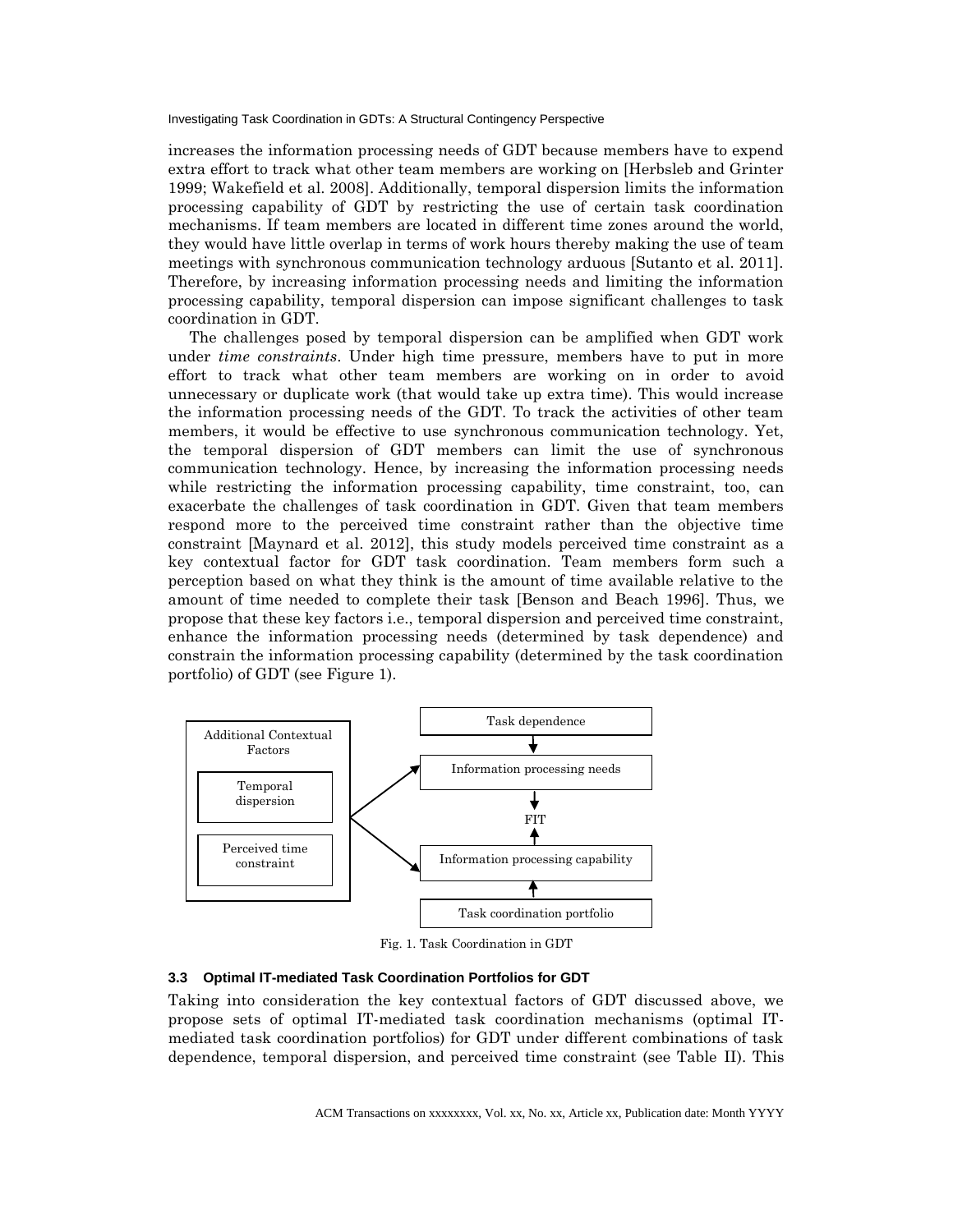table is derived by adding temporal dispersion<sup>5</sup> and perceived time constraint contextual factors of GDT to Table I portfolios as described below.

| Task<br>Dependence | Temporal<br><b>Dispersion</b> | <b>Perceived Time</b><br>Constraint | <b>Optimal Task Coordination Portfolio</b>                                                                                                                                                                                                                             | Profile |
|--------------------|-------------------------------|-------------------------------------|------------------------------------------------------------------------------------------------------------------------------------------------------------------------------------------------------------------------------------------------------------------------|---------|
| Pooled             | Low or<br>High <sup>6</sup>   | Low                                 | Standards and plans (electronic repository)<br>Bi-lateral vertical interactions (asynchronous<br>communication technology)                                                                                                                                             | 1A      |
|                    |                               | High                                | Standards and plans (electronic repository)<br>Bi-lateral vertical interactions (synchronous<br>communication technology)                                                                                                                                              | 1B      |
| Sequential         | Low or High                   | Low                                 | Standards and plans (electronic repository)<br>Bi-lateral vertical interactions (asynchronous<br>communication technology)                                                                                                                                             | 2A      |
|                    |                               | High                                | Standards and plans (electronic repository)<br>Bi-lateral vertical interactions (synchronous<br>communication technology)                                                                                                                                              | 2B      |
| Reciprocal         | Low or High                   | Low                                 | Standards and plans (electronic repository)<br>Bi-lateral vertical interactions (asynchronous<br>communication technology)<br>Bi-lateral horizontal interactions (asynchronous<br>communication technology)                                                            | 3A      |
|                    | Low                           | High                                | Standards and plans (electronic repository)<br>Bi-lateral vertical interactions (synchronous<br>communication technology)<br>Bi-lateral horizontal interactions (synchronous<br>communication technology)                                                              | 3B      |
| Team               | Low or High                   | Low                                 | Standards and plans (electronic repository)<br>Bi-lateral vertical interactions (asynchronous<br>communication technology)<br>Bi-lateral horizontal interactions (asynchronous<br>communication technology)<br>Team meetings (synchronous communication<br>technology) | 4A      |
|                    | Low                           | High                                | Standards and plans (electronic repository)<br>Bi-lateral vertical interactions (synchronous<br>communication technology)<br>Bi-lateral horizontal interactions (synchronous<br>communication technology)<br>Team meetings (synchronous communication<br>technology)   | 4B      |

Table II. Optimal Task Coordination in GDT

*Pooled dependence tasks (Profiles 1A and 1B):* As shown in Table I, the optimal task coordination portfolio for pooled dependence tasks should include standards and

<sup>5</sup> We use the degree of GDTs' temporal dispersion for better precision, instead of whether they are collocated or not (temporal dispersion  $= 0$  or 1). A dichotomous measure of temporal dispersion would modify the proposed optimal task coordination portfolio.

<sup>6</sup> When temporal dispersion is indicated as low or high, it means that the level of temporal dispersion does not play an important role in the design of the optimal task coordination portfolio.

ACM Transactions on xxxxxxxx, Vol. xx, No. x, Article x, Publication date: Month YYYY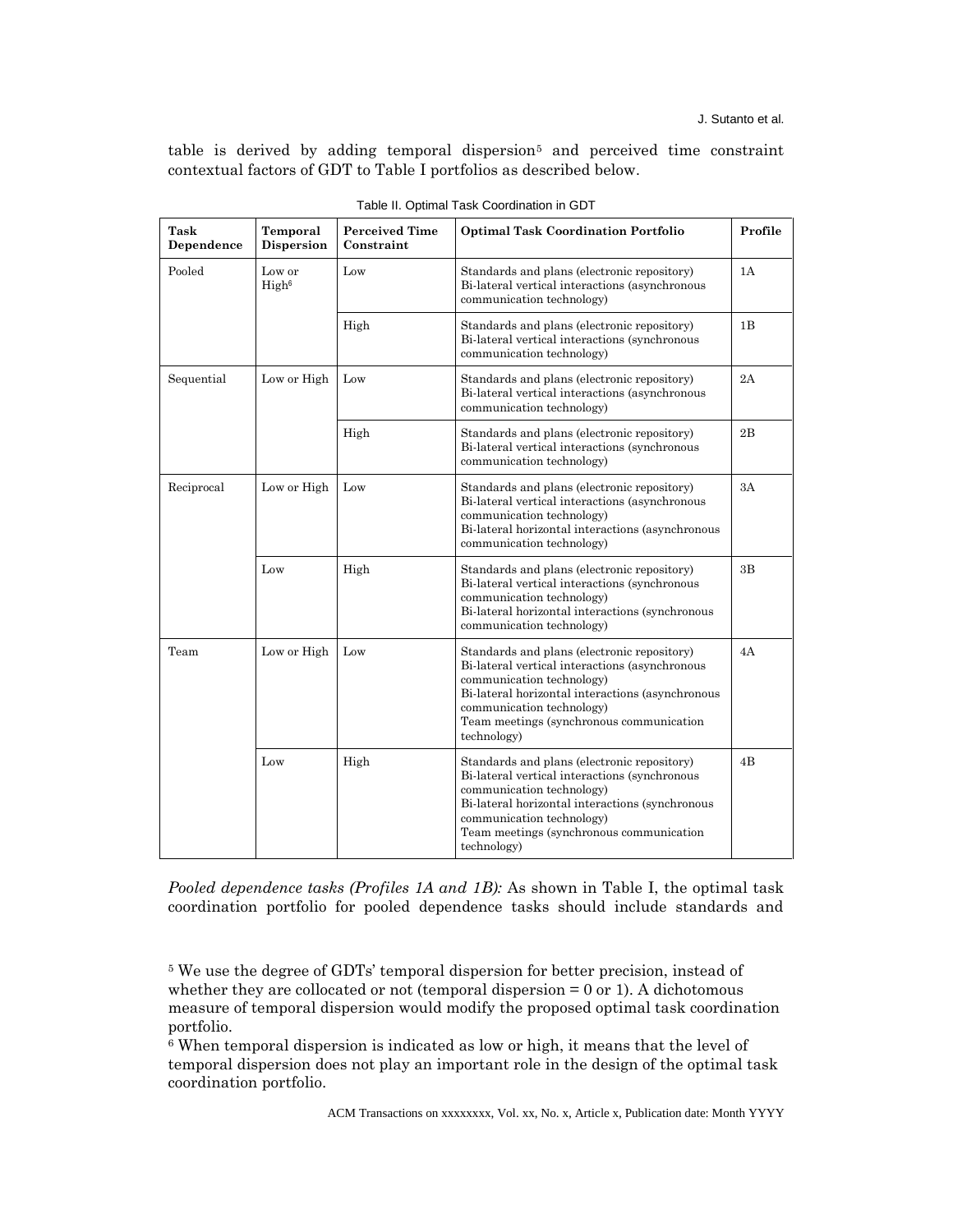plans through electronic repository as well as bi-lateral vertical interactions (between the project manager and team members). When perceived time constraint is low, the bi-lateral vertical interactions can be accomplished via asynchronous communication technology (*Profile 1A*). On the other hand, when perceived time constraint is high, the bi-lateral vertical interactions are best performed through synchronous communication technology (*Profile 1B*) which allows fast information processing (see Table II). If the suggested optimal task coordination portfolios are adopted by such teams, this should provide sufficient member awareness for this type of task and prevent duplicate work. For these two profiles, temporal dispersion does not have much bearing on the optimal portfolio design since this kind of task may not require synchronous communication among team members, mainly the communication between the relevant member and the project manager.

*Sequential Dependence Tasks (Profiles 2A and 2B):* Similar to pooled dependence tasks, as shown in Table I, when GDT work on sequential dependence tasks, the optimal task coordination portfolio for such tasks should include standards and plans through electronic repository as well as bi-lateral vertical interactions (between the project manager and team members). When perceived time constraint is low, these bi-lateral vertical interactions can be conducted via asynchronous communication technology (*Profile 2A*). However, when perceived time constraint is high, the bilateral vertical interactions are best performed via synchronous communication technology (*Profile 2B*) which increases information processing speed (see Table II). The suggested optimal portfolios can provide adequate member awareness for this type of task and prevent duplicate work. For these two profiles as well, temporal dispersion may not influence the optimal portfolio design since this kind of task may not require synchronous communication among many team members, mainly the communication between the relevant member and the project manager.

*Reciprocal dependence tasks (Profiles 3A and 3B):* For reciprocal dependence tasks, the work flows back and forth among team members. Thus, bi-lateral horizontal interactions are suggested for such tasks in addition to the standards and plans through electronic repository as well as bi-lateral vertical interactions proposed for sequential dependence tasks (see Table I). When perceived time constraint is low, the required bi-lateral vertical and horizontal interactions can be carried out via asynchronous communication technology since information processing speed is not critical (*Profile 3A*) regardless of temporal dispersion. When perceived time constraint is high, it would be necessary to conduct the required bi-lateral vertical and horizontal interactions via synchronous communication technology because information processing speed is critical [Payne et al. 1996]. Such extensive use of synchronous communication technology for both vertical (project manager- team member) and horizontal interactions (peer-to-peer) works best when there is little temporal dispersion of members (*Profile 3B*). If the proposed optimal task coordination portfolios are followed, this can provide sufficient member awareness for this type of task and prevent duplicate work. However, extensive use of synchronous communication technology for such interactions can be challenging in the presence of large temporal dispersion and little overlap of working hours. Hence, reciprocal dependence tasks in the presence of high temporal dispersion and high perceived time constraint may not have an optimal task coordination portfolio. When there is no ideal design, the task coordination outcome may be suboptimal [Gresov and Drazin 1997].

*Team dependence tasks (Profiles 4A and 4B):* Similar to reciprocal dependence tasks, team members need to be kept updated about the progress made in team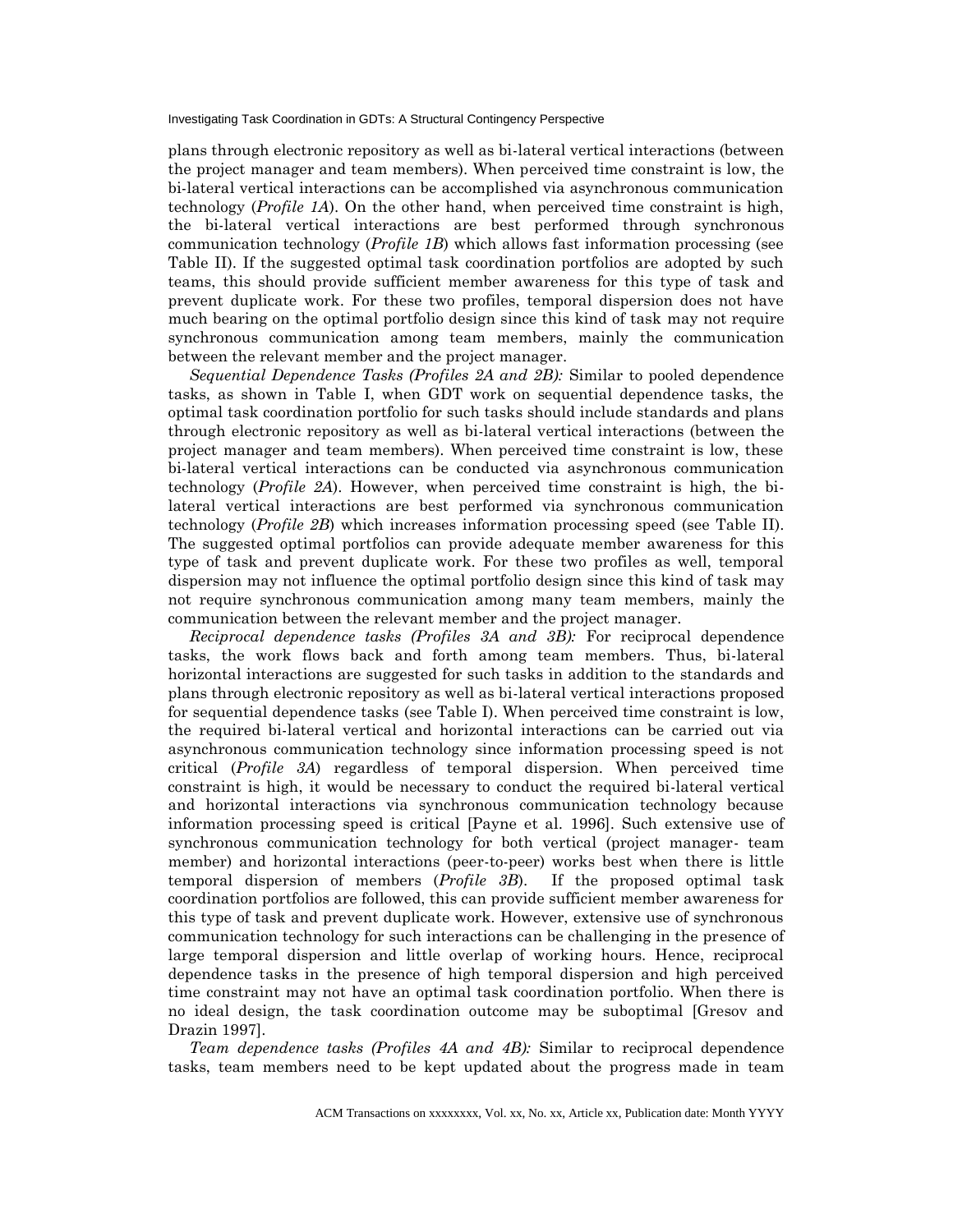dependence tasks through standards and plans as well as bi-lateral vertical and horizontal interactions. However, additionally in these tasks, members must mutually coordinate their work through team meetings as they share their work with each other (see Table I). Thus, GDT working on team dependence tasks need to frequently conduct team meetings through synchronous communication technology so that members can coordinate their work with others. When perceived time constraint is low, this works out fine for GDT. Even when temporal dispersion is high and may limit the use of team meetings, this need not hinder task completion since information processing speed is not critical under these conditions (*Profile 4A*). On the other hand, when perceived time constraint is high, the use of synchronous communication technology for team meetings is suitable for low temporal dispersion contexts (*Profile 4B*). For both these profiles, the suggested optimal task coordination portfolios should be able to provide adequate member awareness for this type of task and prevent duplicate work. However, high perceived time constraint coupled with high temporal dispersion makes implementing team meetings through synchronous communication technology necessary but arduous. Therefore, team dependence tasks with high temporal dispersion and high perceived time constraint may not have an optimal task coordination portfolio.

#### **4. RESEARCH MODEL AND HYPOTHESES**

In response to our research questions, we theorize the best fit between IT-mediated task coordination portfolios (i.e., the set of IT-mediated task coordination mechanisms) and the contextual factors (i.e., task dependence, temporal dispersion, and time constraint) of GDT in Table II, and propose that a better fit leads to enhanced team performance through task coordination effectiveness (see Figure 2).



Fig. 2. The Research Model

As per structural contingency theory, there are three conceptual approaches to fit i.e., selection, interaction, and systems [Drazin and Van de Ven 1985]. In the selection approach, fit is an assumed premise underlying the context-design relationship. In other words fit is an unquestioned axiom, where better performers adopt designs that fit their situations relatively better than worse performers. Thus, this approach does not explicitly test the outcome of matching the design to the context, but assumes it. We do not adopt the selection approach in our study as that would imply taking for granted that teams with better fit between their IT mediated-task coordination portfolio and their contextual factors would have more effective task coordination without testing it.

In the interaction approach to fit, the contingency is seen as an intervening variable between the predictor (e.g., structure) and criterion (e.g., performance). This requires testing the interactions among all independent variables on the dependent variable. Thus, adopting the interaction approach in our study would require the testing of four-way interactions of task dependence, temporal dispersion, perceived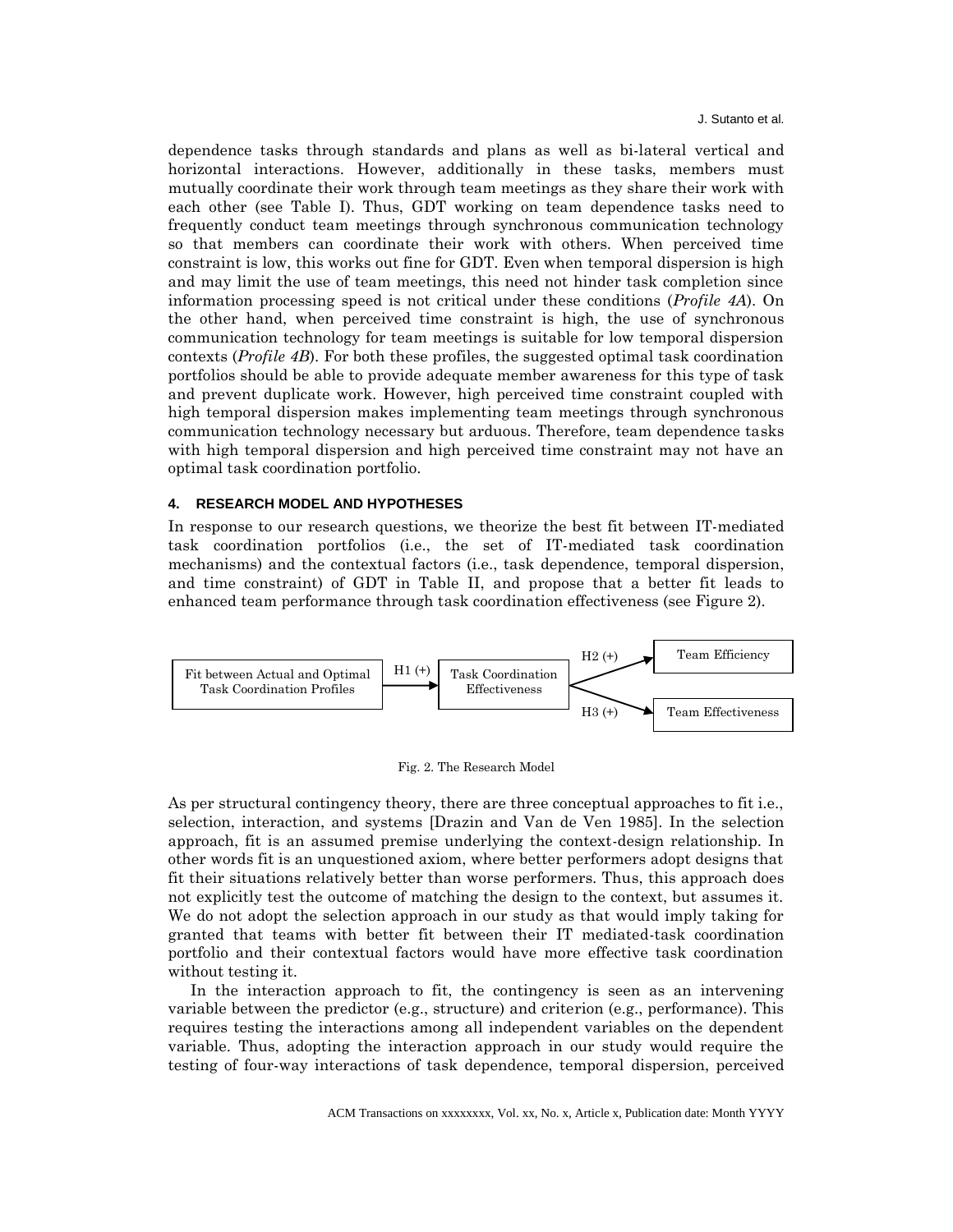time constraint, and task coordination portfolio on the outcome (i.e., task coordination effectiveness). Four-way interactions consist of four original variables, six two-way interactions, and four three-way interactions. As could be surmised from this example, when more than two independent variables are incorporated, the interaction approach of fit may suffer from spurious multicollinearity (which affects the reliability of the findings) and lack of precision (which makes the interpretation of the findings challenging) [Venkatraman 1989]. Therefore we do not find the interaction approach of fit to be suitable for our study.

In the systems approach, fit is a conformance measure where strong performers do not deviate from the optimal profiles [Premkumar et al. 2005]. Unlike the interaction approach, the systems approach involves profile matching where each profile has a specific combination of contextual factors (in our case, task dependence, temporal dispersion, and perceived time constraint) and design factors (in our case, task coordination portfolio). Deviation from the optimal profile implies a weakness in the context-design alignment, which negatively affects the outcome. In other words, the systems perspective allows researchers to specify optimal profiles and to demonstrate that adherence to such profiles would have positive implications for performance [Venkatraman 1989]. Here, we adopt the systems approach because of its comprehensive treatment of fit and because it allows us to test if the adherence to the 8 optimal profiles that we theorized (profiles 1A until 4B in Table II) will lead to better task coordination. As we have argued till now, a GDT's distance from the optimal profile should reduce its task coordination effectiveness, which is defined in terms of the awareness of other members' work and the avoidance of duplicate work [Hoegl et al. 2004]. Conversely, the lower the distance (the greater the fit), the greater would be the task coordination effectiveness. Thus, we hypothesize,

# *H1: Within its context of task dependence, temporal dispersion, and perceived time constraint, the greater the fit between the actual task coordination portfolio of a GDT and the optimal task coordination portfolio for that context, the greater the task coordination effectiveness*

Previous research has suggested that task coordination effectiveness can lead to better team performance in GDT (e.g., [Hinds and Mortensen 2002; Maznevski and Chudoba 2000]). Team performance may be conceptualized in the form of efficiency and effectiveness [Montoya-Weiss et al. 2011]. Team efficiency refers to the team being able to adhere to its budget and schedule and not expend extra time or resources. While some studies noted that GDTs take longer to complete software development work than collocated teams (e.g., [Herbsleb and Mockus 2003; Sangwan et al. 2006]), others reported that distributed software development does not introduce significant delays compared to same-site development [Nguyen et al. 2008] and in fact dispersion may lead to higher productivity [Ramasubbu et al. 2011]. An explanation for these contradictory findings could be because task coordination effectiveness can mitigate the negative effect of member dispersion on work completion time. Indeed, better task coordination has been associated with project resolution time in GDTs [Cataldo et al. 2006], especially when GDT members are not familiar with each other [Espinosa et al 2007a]. Thus, when task coordination is effective, this implies that members of the GDT are managing their work activities well, with member awareness as required for the task, and avoiding duplicate work. This minimizes extra effort and facilitates the team to keep within their budget and schedule. Hence,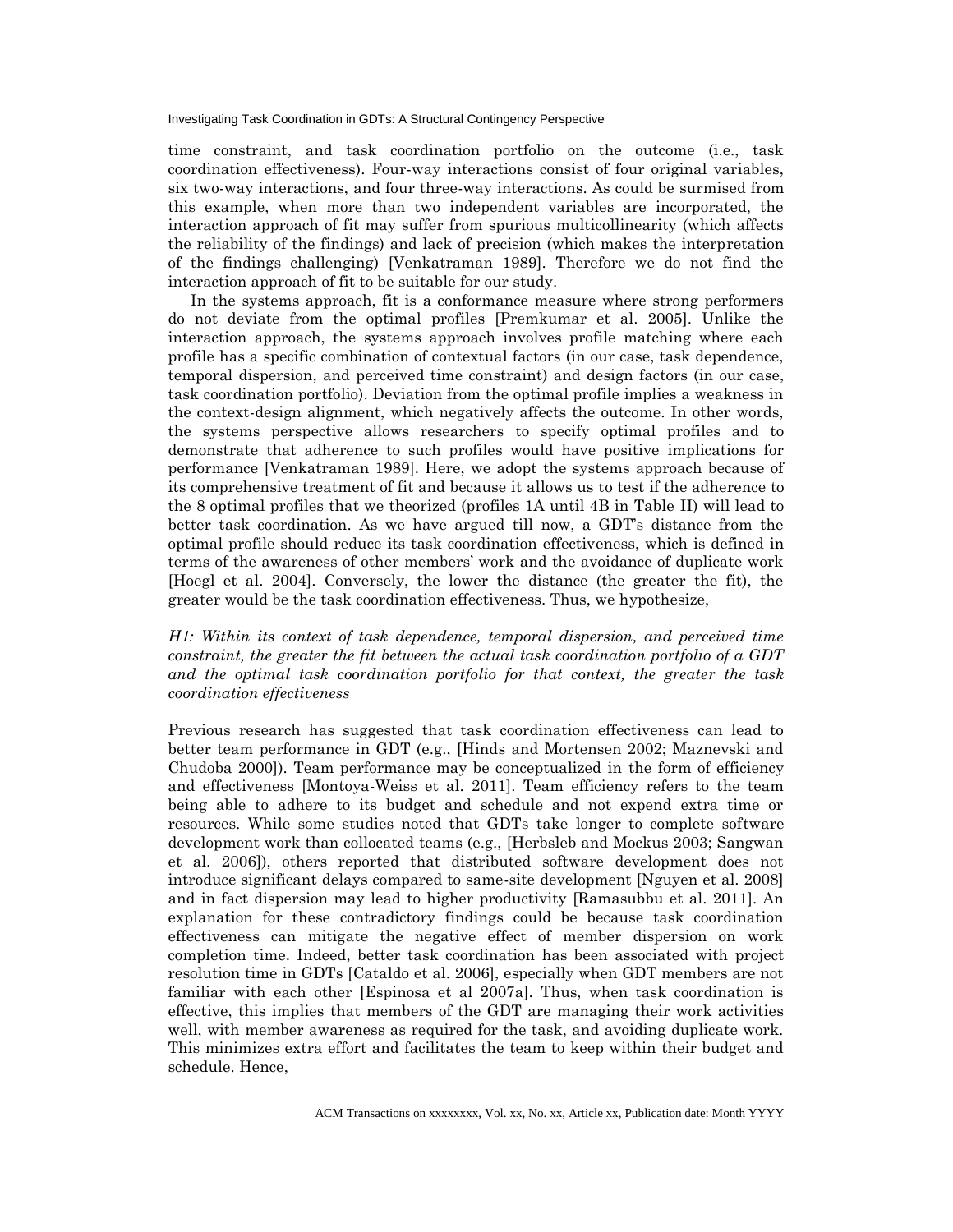## *H2: The greater the task coordination effectiveness in a GDT, the greater the team efficiency*

Team effectiveness refers to the achievement of project objectives including the quality of work. Here, too, there have been conflicting findings about the effect of team dispersion on work quality. While some studies suggested that dispersion has a negative effect on the quality of GDTs' work [Espinosa et al. 2007a; Gopal et al. 2011], others found that dispersion has no significant effect on work quality [Cataldo 2010], and may even lead to better work quality as dispersion allows developers to take time to focus on the problems at hand [Colazo and Fang 2010]. Investigating 80 GDTs, Siebdrat et al. [2009] concluded that the overall effect of dispersion is not necessarily detrimental, but rather depends on the team's task-related process, including those that help coordinate work and ensure that each member is contributing fully. Thus, when task coordination is effective, members of a GDT can attain a shared understanding of their work (e.g., project goals, problem definitions, and solution approaches), thereby minimizing confusion and mistakes [Sutanto et al. 2011]. This helps them to deliver high quality outputs and achieve their objectives. Hence,

*H3: The greater the task coordination effectiveness in a GDT, the greater the team effectiveness*

## **5. RESEARCH METHODOLOGY**

To empirically test the research model, data was collected through a survey of globally dispersed software development teams. In most major software engineering models (e.g., waterfall, agile, and synch-and-stabilize), common phases of software development are requirements analysis, design, coding, systems integration testing, and user acceptance testing [Kogut and Meitu 2000; Zhang et al. 2010]. In order to focus on particular tasks and their coordination rather than an entire project, we chose the *unit of analysis* in our study as the most recently completed software development phase of the team. Below, we first discuss the measurement of the main variables, followed by the control variables, and then move on to describe the survey administration.

#### **5.1 Measurement of Main Variables**

The four main variables in the research model (see Figure 2) are the fit between actual and optimal task coordination profiles (FIT), task coordination effectiveness (TCEF), team efficiency (EFFI), and team effectiveness (EFFE). The survey items for all model variables can be found in Table A.II in the Appendix. The other three variables' (TCEF, EFFI, and EFFE) measures are relatively straightforward and hence not elaborated. The most important variable here is FIT, whose measurement is explained below.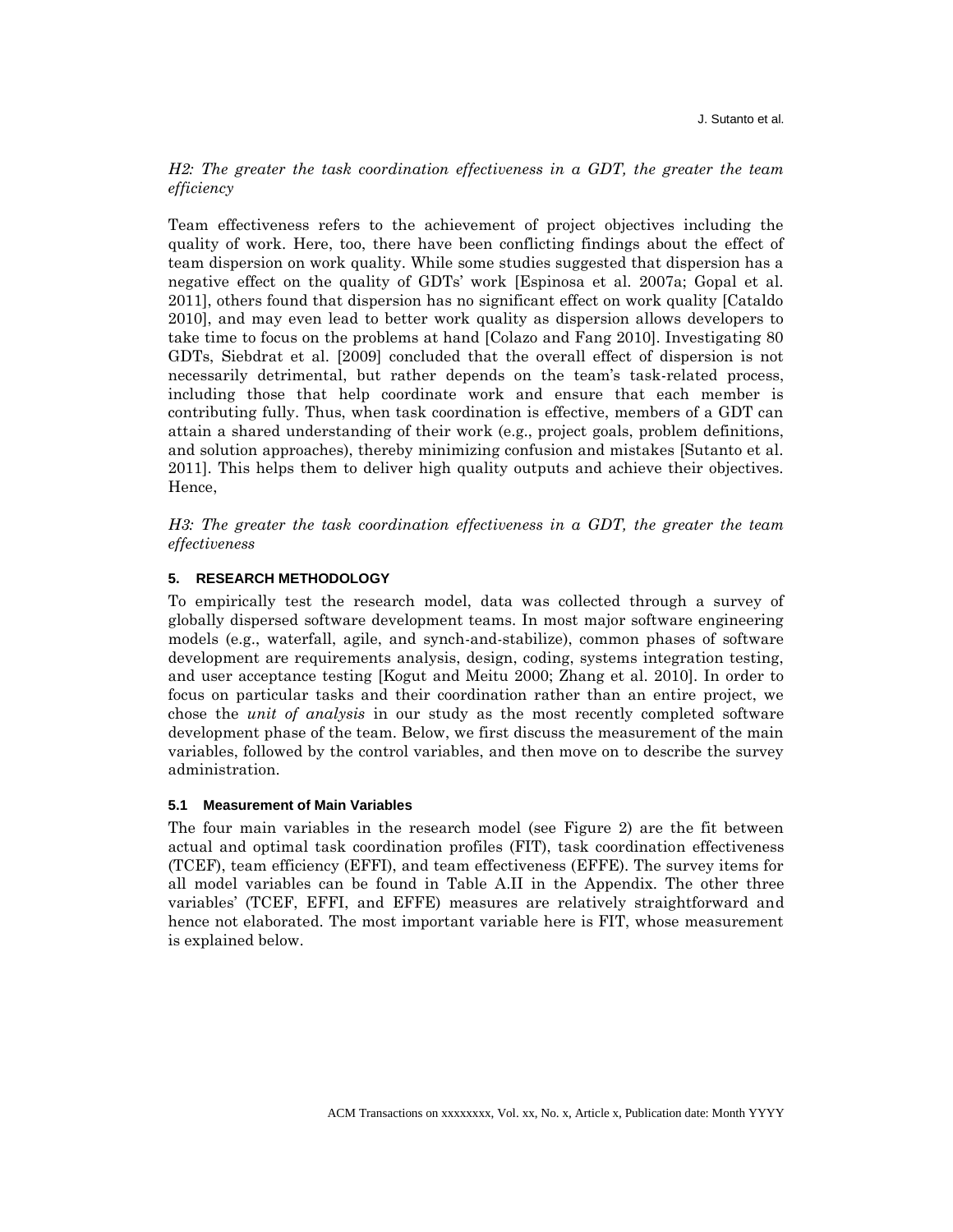

Fig. 3. Three-Step Analysis to Measure Fit between Actual and Optimal Task Coordination Profiles

*Fit between actual and optimal task coordination profiles* was measured based on the similarity between the *actual* task coordination portfolio used by the GDT and its *optimal* task coordination portfolio given its context (as shown in Table II). The fit value is computed based on a three-step procedure of profile analysis [Van de Ven and Drazin 1985] as summarized in Figure 3 and described in detail below.

In Step 1 we computed empirical values for the 9 components (3 contextual factors + 6 IT-mediated task coordination mechanisms / design factors) for the 8 task coordination profiles shown in Table II based on the survey data collected. This was accomplished using the procedure outlined in Premkumar et al. [2005], as now described for each of the 9 components.

The first contextual factor, *task dependence*, was a single measure derived from responses to four questions (TDEP1-4 in Table A.II), each pertaining to a level of task dependence. Given that the level of task dependence increases from pooled dependence tasks to sequential, reciprocal, and team dependence tasks (in that order), the responses for pooled, sequential, reciprocal, and team dependence task items were weighted by 1, 2, 3, and 4 respectively to compute the aggregate measure of task dependence for each team as per previous research [Doty et al. 1993]. Hierarchical clustering was then applied to determine the number of different clusters for the task dependence variable in our dataset. Next, k-means clustering was used to derive the central value of each task dependence cluster [Kennedy et al. 1998].

The second contextual factor, *temporal dispersion*, was computed from the responses to two questions (MDIS1-2 in Table A.II) using the formula proposed by O'Leary and Cummings [2007], which accounted for time zone differences between team members normalized by team size:

$$
Temporal Disperson = \frac{\sum_{i=j}^{k} (TimeZones_{i-j} * n_i * n_j)}{(N^2 - N)/2}
$$

where TimeZones<sub>i-j</sub> = number of time zones between sites i and j,  $k =$  total number of sites represented in the team,  $n_i$  = number of team members in the i<sup>th</sup> site,  $n_i$  = number of team members in the j<sup>th</sup> site,  $N =$  total number of team members across all sites. K-means clustering was then used to obtain the central values of two clusters representing the high and low levels of the temporal dispersion variable.

The third contextual factor, perceived time constraint, was measured using three questions (TCON1-3 in Table A.II). Here, too, k-means clustering was used to obtain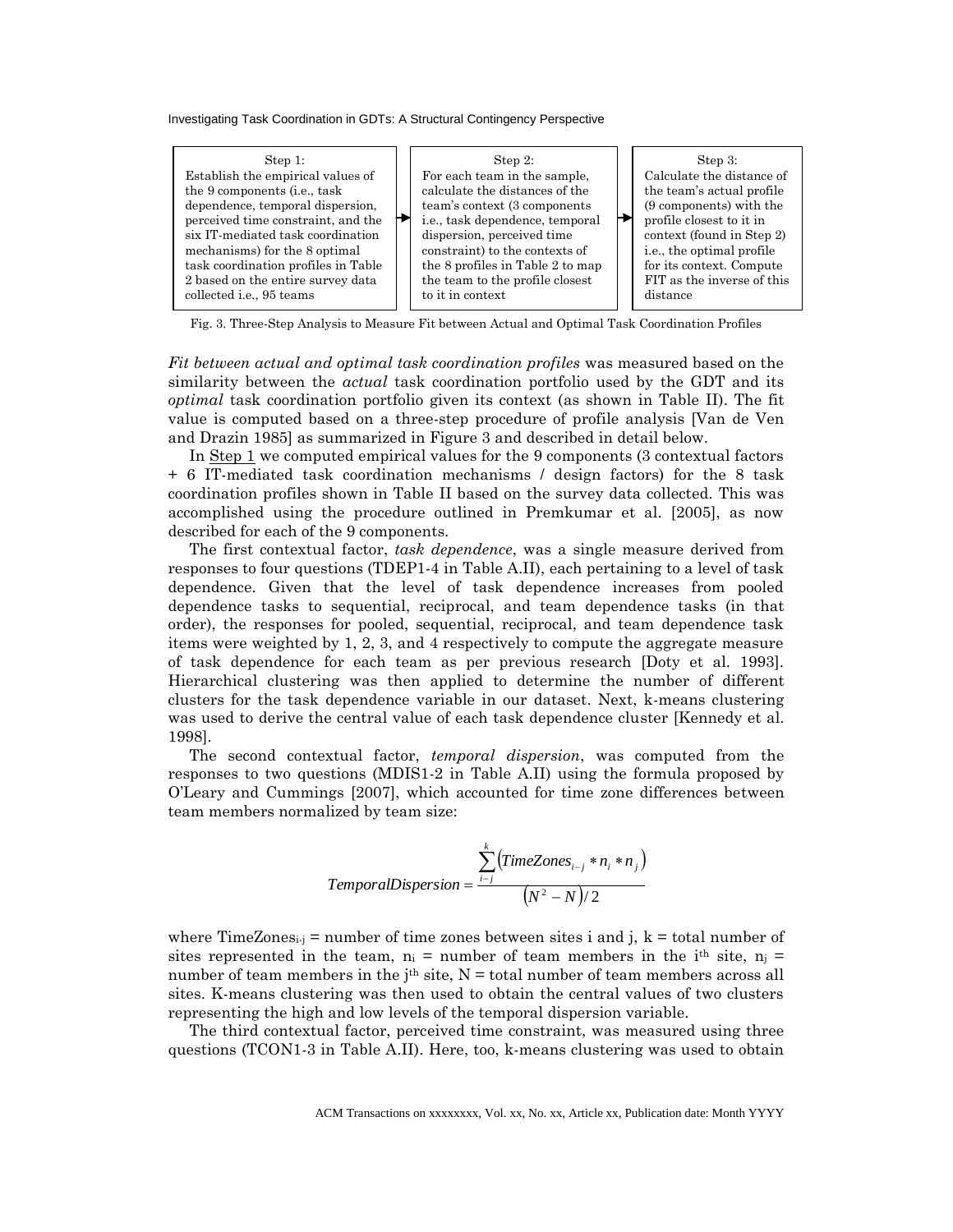the central values of two clusters representing the high and low levels of the perceived time constraint variable.

The remaining 6 components of the profiles were assessed using 6 questions (ATCP1-6 in Table A.II) about the degree of usage for each of the 6 IT-mediated task coordination mechanisms (standards and plans - electronic repository, bi-lateral vertical interactions - asynchronous comm. technology, bi-lateral vertical interactions - synchronous comm. technology, bi-lateral horizontal interactions - asynchronous comm. technology, bi-lateral horizontal interactions - synchronous comm. technology, team meetings - synchronous comm. technology) by each surveyed team for their last completed task/phase. For each of the 6 IT-mediated task coordination mechanisms in Table II, the central values representing the high and low levels of usage were computed using k-means clustering as before. These central values provided assessments for the components of the profiles shown in Table II for subsequent Euclidean distance calculation.

As an illustration, Table III shows the central values for Profiles 4A and 4B computed from our survey data using the above procedure. This first step is performed only once at the start of the analysis to obtain the central values for all 8 profiles in Table II. The next two steps are performed for each GDT to calculate its FIT after the first step is done.

| i abio iii. ⊑iiipiiioai valaoo ioi i Toilloo ⊣rt alia ⊣D                      |                   |                          |            |                  |
|-------------------------------------------------------------------------------|-------------------|--------------------------|------------|------------------|
|                                                                               | Profile 4A        |                          | Profile 4B |                  |
| Context                                                                       | Level             | Central<br>Value         | Level      | Central<br>Value |
| Task dependence                                                               | Team              | 8.66                     | Team       | 8.66             |
| Temporal dispersion                                                           | Not<br>applicable | <b>Not</b><br>applicable | Low        | 0.08             |
| Perceived time constraint                                                     | Low               | 2.24                     | High       | 4.66             |
| <b>Task Coordination Mechanism</b>                                            | Level             | Central<br>Value         | Level      | Central<br>Value |
| Standards and plans<br>(electronic repository)                                | High              | 4.06                     | High       | 4.06             |
| Bi-lateral vertical interactions<br>(asynchronous communication technology)   | High              | 3.88                     | Low        | 1.43             |
| Bi-lateral vertical interactions<br>(synchronous communication technology)    | Low               | 1.27                     | High       | 3.90             |
| Bi-lateral horizontal interactions<br>(asynchronous communication technology) | High              | 3.73                     | Low        | 1.14             |
| Bi-lateral horizontal interactions<br>(synchronous communication technology)  | Low               | 1.21                     | High       | 3.72             |
| Team meetings<br>(synchronous communication technology)                       | High              | 3.79                     | High       | 3.79             |

Table III. Empirical Values for Profiles 4A and 4B

In Step 2 we compute the Euclidean distance between the context (3 components i.e., task dependence, temporal dispersion, and perceived time constraint) of the GDT and the contexts of all the 8 profiles  $(1A - 4B)$  shown in Table II to identify the optimal profile that is closest (i.e., least distance) to the GDT in terms of context i.e., it should follow the task coordination portfolio of this profile for optimal coordination. The formula is:

$$
D_{io}^{c} = \sqrt{\sum_{j=1}^{J} (X_{ij}^{c} - X_{oj}^{c})^{2}}
$$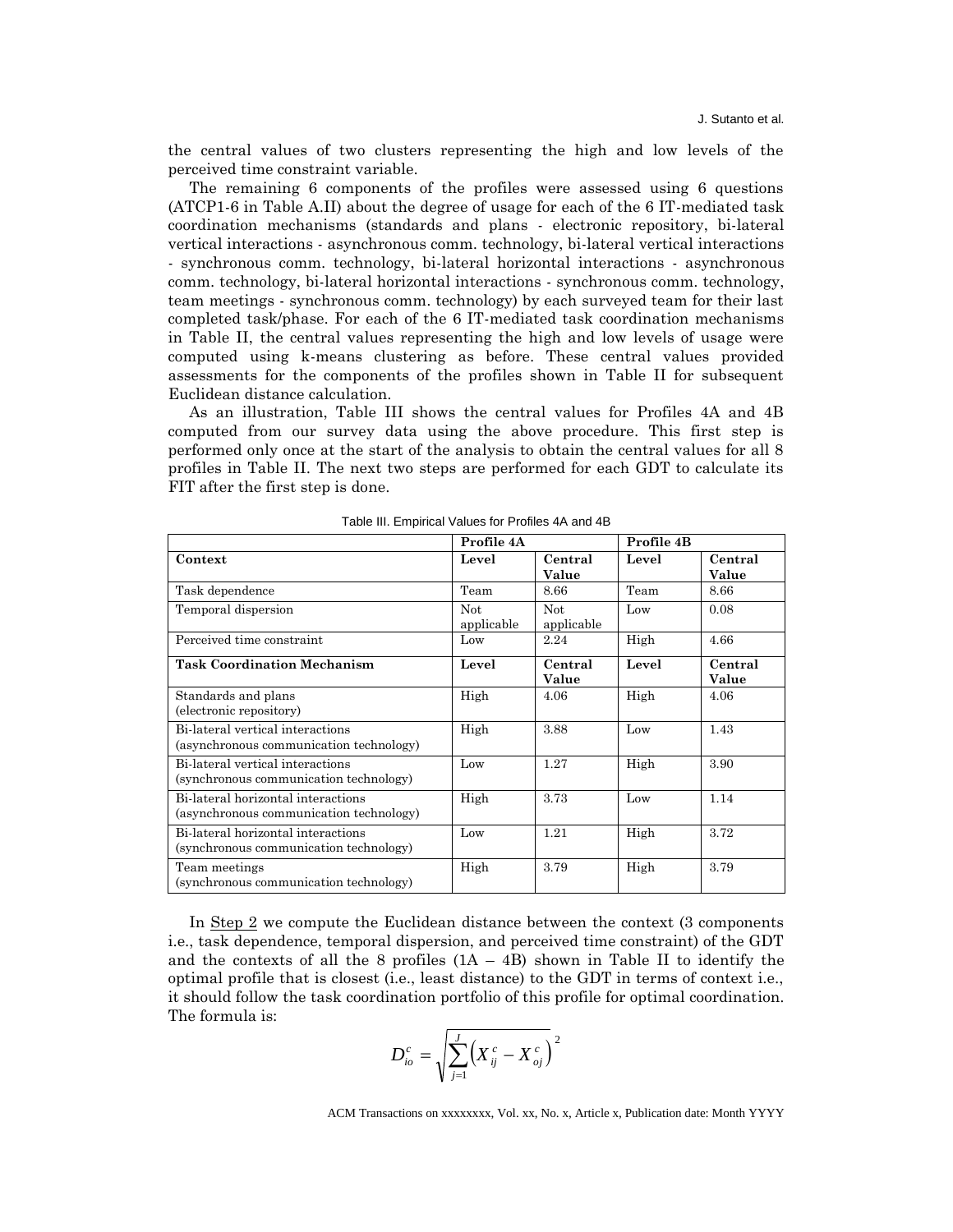where  $D_{\text{cio}}$  = Euclidean distance between the context of profile i and the context of team o,  $X_{cij}$  = empirical value of profile i on contextual factor j,  $X_{coj}$  = empirical value of team o on contextual factor j,  $J =$  number of contextual factors (which was three in this study).

For example, if a GDT has empirical values of 8.88 for task dependence, 0.10 for temporal dispersion, and 4.00 for perceived time constraint, then the Euclidean distances between the context of this team and those of Profiles 4A and 4B would be 1.77 and 0.69 respectively (computed as follows):

$$
D_{4Ao}^{c} = \sqrt{(8.66 - 8.88)^{2} + (2.24 - 4.00)^{2}} = 1.77
$$
  

$$
D_{4Bo}^{c} = \sqrt{(8.66 - 8.88)^{2} + (0.08 - 0.1)^{2} + (4.66 - 4.00)^{2}} = 0.69
$$

The results suggest that the context of this team resembles that of Profile 4B more than Profile 4A. If this is the lowest distance among all 8 profiles for this team, then the IT-mediated task coordination portfolio of Profile 4B should be optimal for this team. Thus, the fit value would be computed for this team with respect to Profile 4B in the next step.

In Step 3 we compute the fit value based on the Euclidean distance between the profile of a GDT and its optimal profile (i.e., the profile that is closest to this team in terms of context as per Step 2). Each optimal profile has a specific combination of levels of contextual and design factors (9 components). Thus, the formula to compute the fit value is:

$$
Fit = 1/D_{io}
$$
  

$$
D_{io} = \sqrt{\sum_{j=1}^{J} (X_{ij} - X_{oj})^{2}}
$$

where  $D_{i0}$  = Euclidean distance between the contextual factors and design factors of optimal profile i and the contextual factors and design factors of team o,  $X_{ij}$  = empirical value of optimal profile i on contextual or design factor j,  $X_{oj}$  = empirical value of team o on contextual or design factor j,  $J =$  the total number of contextual and design factors (which is nine in this study).

Continuing the example from Step 2, we now show how its FIT value is computed based on the above formula. For this step, we also need the values of the 6 design factors i.e., IT-mediated task coordination mechanisms usage, for the team from ATCP1-6 (the values range from 0: not at all to 5: to a large extent). Suppose that the GDT has empirical values of 3.00 for standards and plans (electronic repository), 4.00 for bi-lateral vertical interactions (asynchronous communication technology), 2.00 for bi-lateral vertical interactions (synchronous communication technology), 3.00 for bilateral horizontal interactions (asynchronous communication technology), 3.00 for bilateral horizontal interactions (synchronous communication technology), and 3.00 for team meetings (synchronous communication technology). The FIT value for this team would be computed (with respect to Profile 4B) as follows:

 $1/\sqrt{(8.66-8.88)^2+(0.08-0.1)^2+(4.66-4)^2+(4.06-3)^2+(1.43-4)^2+(3.9-2)^2+(1.14-3)^2+(3.72-3)^2+(3.79-3)^2}=0.25$ 

While step 1 is performed once at the start of the data analysis, steps 2 and 3 are performed for each team in the sample to compute their FIT values.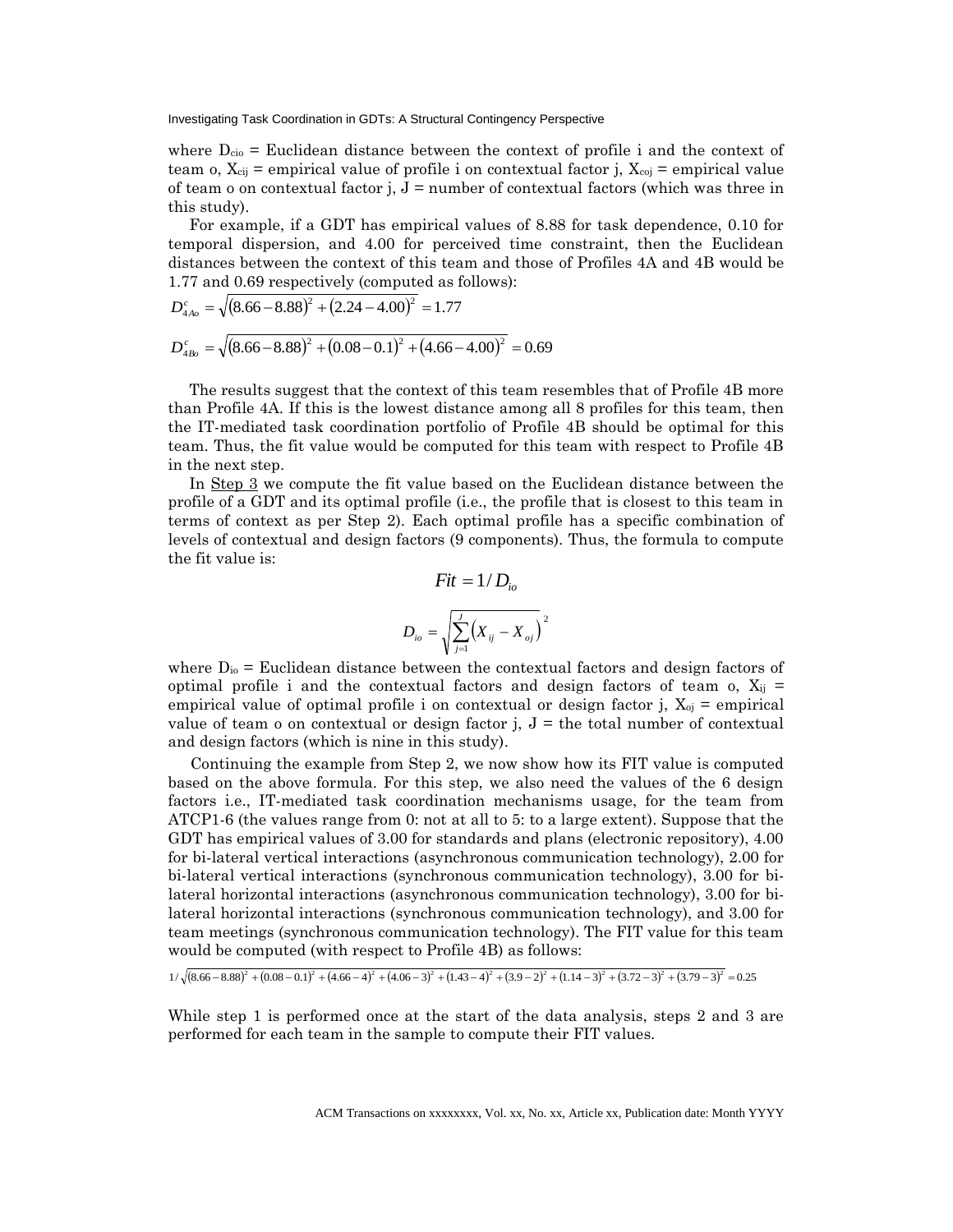#### **5.2 Measurement of Control Variables**

With research on collocated teams identifying *team size* and *task uncertainty* as variables that might impact the design of their task coordination (e.g., [Faraj and Sproull 2000; Nidumolu 1995]), we include them as controls in our model. As team size increases, teams tend to use standards and plans to a greater extent - so team size may have an impersonalizing effect on the task coordination portfolio [Van de Ven et al. 1976]. This may, in turn, affect the outcomes arising from using the task coordination portfolio.

The salient dimensions of *task uncertainty* are *task novelty* [Adler 1995; Kraut and Streeter 1995], *task analyzability* [Adler 1995; Sabherwal 2003], and *task variability* [Kraut and Streeter 1995; Nidumolu 1995]. *Task novelty* refers to the newness of the task. When developing a new type of software, GDT may not have a clear sense of the deliverables, leading to ambiguous or incomplete understanding about how to build the software. Moreover, teams may sometimes have to deal with the challenges of using new technology to develop the software. These issues may affect the task coordination effectiveness of the team. *Task analyzability* refers to the extent to which there are established approaches for completing the task. When developing software, GDT may rely on emerging software development paradigms that are not well-established in terms of having standard approaches (e.g., a software development life cycle) that can be easily followed. This issue may affect the task coordination effectiveness of the teams. *Task variability* refers to the extent to which the work of the team changed from what was originally planned. When developing software, GDT may be confronted with the challenges of frequently changing requirements. This variable may also affect the task coordination effectiveness of the teams.

Another control in our model was *technology accessibility* i.e., the extent to which a specific technology is actually available for use. Within their operating contexts, GDT tend to use technologies that are readily accessible [Straub and Karahanna 1998]. Consequently, the decisions of software development GDT to use specific technologies for task coordination mechanisms may be influenced by accessibility considerations. The items for the control variables are provided in Table A.II.

#### **5.3 Survey Administration**

The survey was administered to the software development GDT in a large MNC in the financial industry. The use of teams from a single organization helps to minimize variations in the organizational context. The software development methodology for all the teams is the waterfall model. There is a clear sign-off and performance assessment after each development phase of the projects of these teams, which facilitates the test of our model.

To alleviate common method bias, both project managers and team members of the software development GDT were surveyed. Project managers responded to questions measuring team efficiency and team effectiveness because they were the ones assessing each project phase and so would be in the best position to answer these questions. Team members responded to questions measuring perceived time constraint, task coordination effectiveness, and task variability because they carried out the specific tasks and so were cognizant about issues arising from time pressure, redundant or duplicate work, and deviation from planned work. The remaining questions (measuring task dependence, temporal dispersion, task novelty, task analyzability, technology accessibility, and the task coordination portfolio) were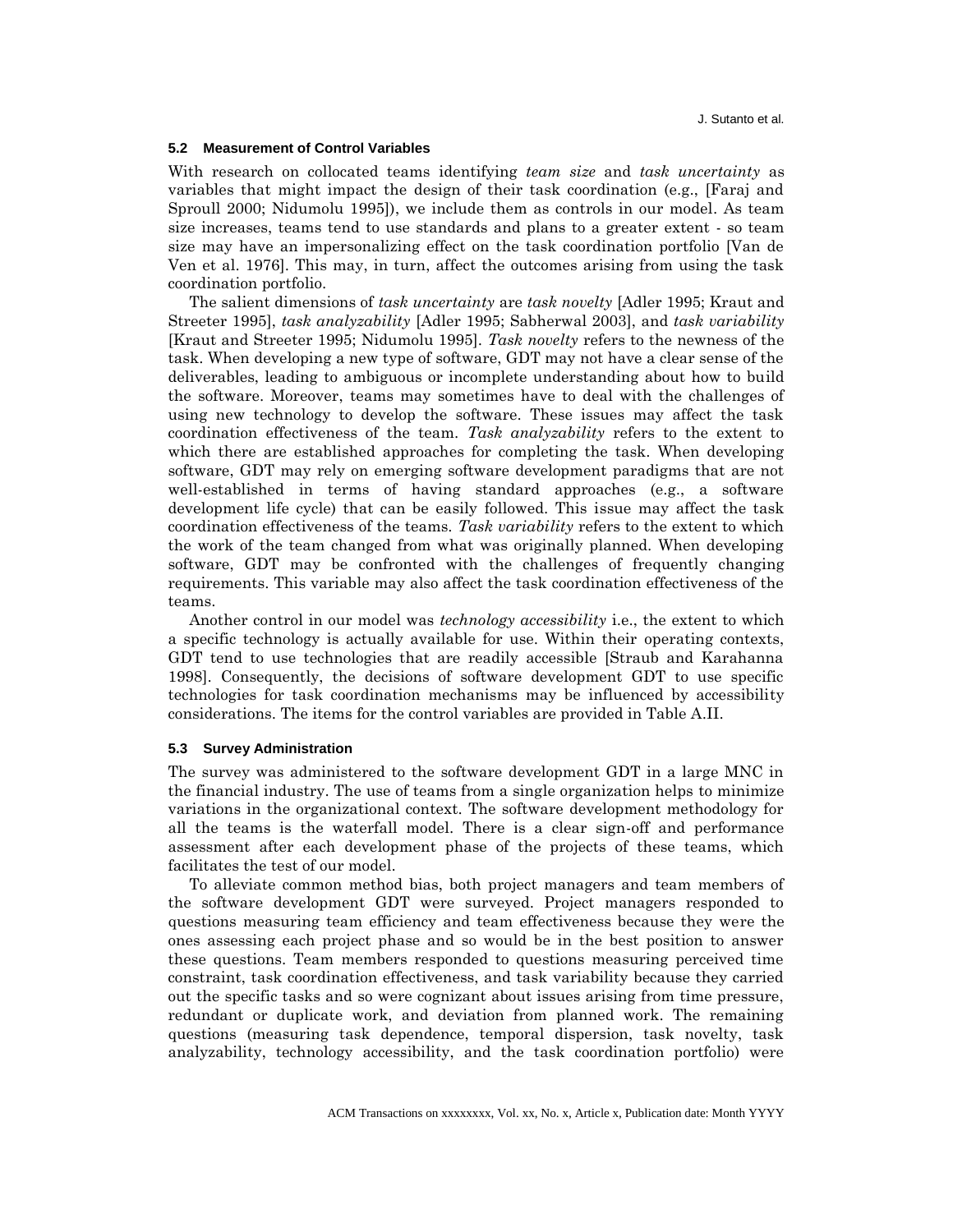answered by project managers as well as team members, who were both knowledgeable on these aspects.

The respondents were asked to complete the surveys based on the most recently completed phase of their software project (i.e., the unit of analysis is the recently completed phase). Of the 200 targeted teams, 112 teams responded, yielding a response rate of 56%. After removing 17 responses with incomplete data, the responses from 95 teams could be used for our analysis. The demographic statistics of the 95 teams in our sample are shown in Table A.III in the Appendix.

### **6. DATA ANALYSIS**

The survey data was first analyzed for reliability and validity. Table A.IV in the Appendix shows adequate reliability and validity for all multi-item constructs i.e., excludes task dependence, temporal dispersion, the 6 IT-mediated task coordination mechanisms, and team size. The Cronbach's alpha for each construct was above 0.7, indicating that all of them had adequate reliability [Nunnally 1978]. The validity of the questions was assessed using factor analysis. Table A.IV shows that all questions measuring a variable loaded highly onto the corresponding factor with eigenvalue exceeding 1. The eight factors corresponded to the eight variables involved in the factor analysis. There was little cross-loading of items onto other factors i.e., well below 0.5. Thus, all questions were deemed to have adequate validity [Hair et al. 2009].

For questions that were answered by both project managers and team members, the agreement between the answers from them were determined using the method proposed in James et al. [1984]. Results showed that the within-group interrespondent agreement between project managers and team members exceeded the satisfactory threshold of 0.7 for all variables (the average inter-respondent agreements for task dependence, temporal dispersion, task coordination portfolio, task novelty, task analyzability, and technology accessibility were 0.91, 1.00, 0.93, 0.95, 0.94, and 0.96 respectively). With satisfactory inter-respondent agreement for all variables, the answers from project managers and team members could be aggregated by taking their arithmetic mean.

To conduct profile analysis, the three-step procedure described in the previous section and shown in Figure 3 was used. First, the empirical values for the components of the 8 profiles shown in Table II were established using the survey data collected. The application of hierarchical clustering to the data for task dependence yielded three clusters. An examination of qualitative descriptions provided by the respondents revealed that none of the teams surveyed had pooled dependence tasks. Hence, the three task clusters corresponded to sequential, reciprocal, and team dependence tasks. For all the other factors (contextual and design) in Table II, the data was separated into two clusters (low and high). The central values for all clusters pertaining to the 3 contextual and 6 design factors were then computed (see Table IV). These central values provided operational definitions for the profiles shown in Table II.

| <b>Variable</b>           | <b>Central Value</b> |            |      |      |
|---------------------------|----------------------|------------|------|------|
|                           | Sequential           | Reciprocal |      | Team |
| Task dependence           | 3.05                 | 6.65       |      | 8.66 |
|                           | Low                  |            | High |      |
| Temporal dispersion       | 0.08                 |            | 0.54 |      |
| Perceived time constraint | 2.24                 |            | 4.66 |      |

Table IV. Central Values of Clusters

ACM Transactions on xxxxxxxx, Vol. xx, No. xx, Article xx, Publication date: Month YYYY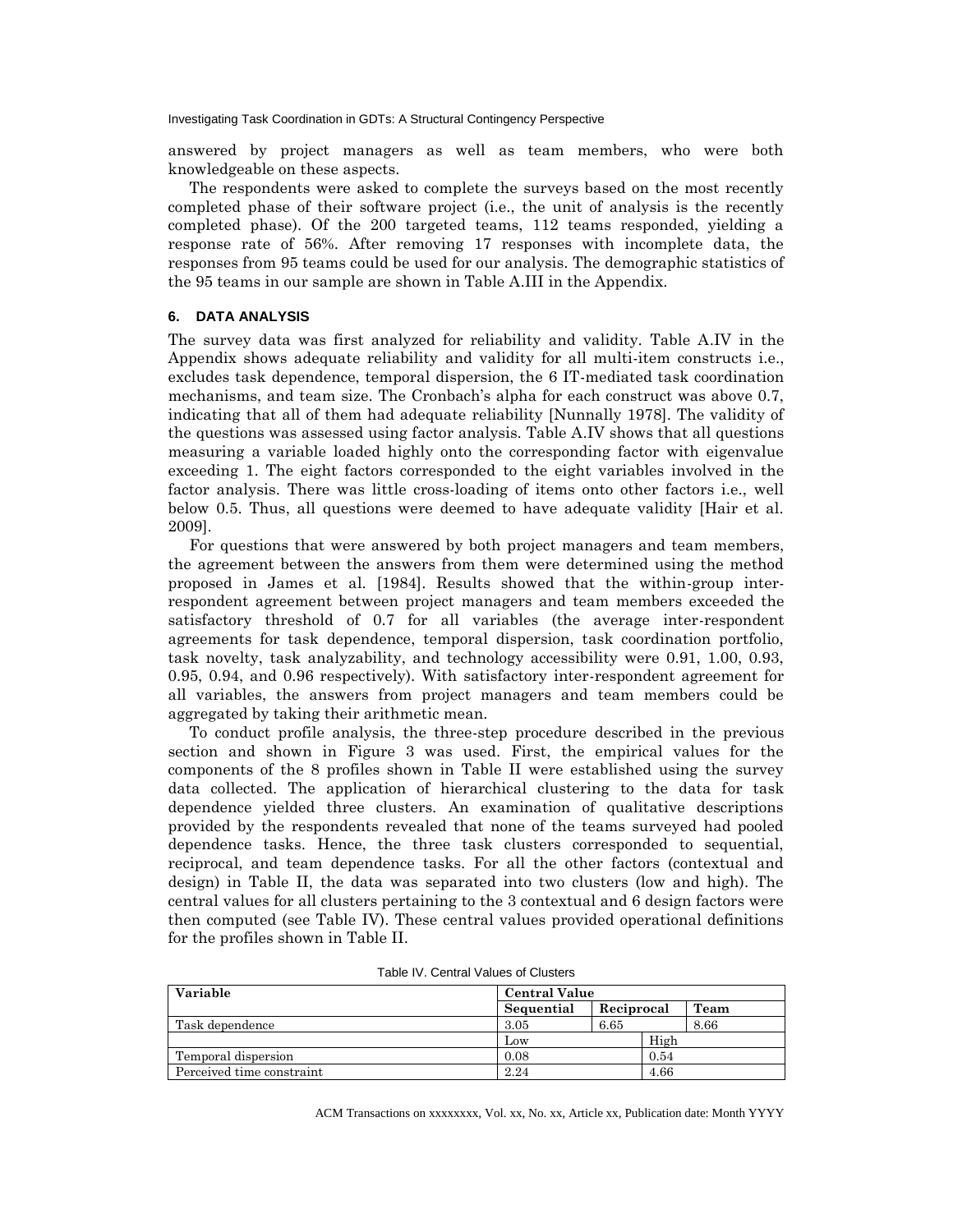| Standards and plans (electronic repository) | 2.91 | 4.06 |
|---------------------------------------------|------|------|
| Bi-lateral vertical interactions            | 1.43 | 3.88 |
| (asynchronous communication technology)     |      |      |
| Bi-lateral vertical interactions            | 1.27 | 3.90 |
| (synchronous communication technology)      |      |      |
| Bi-lateral horizontal interactions          | 1.14 | 3.73 |
| (asynchronous communication technology)     |      |      |
| Bi-lateral horizontal interactions          | 1.21 | 3.72 |
| (synchronous communication technology)      |      |      |
| Team meetings (synchronous communication    | 0.55 | 3.79 |
| technology)                                 |      |      |

Second, the Euclidean distance between the context (i.e., task dependence, temporal dispersion, and perceived time constraint) of each team and the context of each of the 8 profiles shown in Table II was computed. For each team, the optimal profile was identified as the one out of the 8 that yielded the minimum contextual distance. Third, the FIT value which measured the inverse of the distance between the actual profile of each team and the optimal profile for that team was computed.

The descriptive statistics and correlations for all variables are presented in Tables A.V and A.VI in the Appendix. The hypotheses test results are shown in Table V. The coefficients displayed in Table V are standardized to account for differences in scales of the variables. The fit between actual and optimal task coordination portfolio was positively related to task coordination effectiveness (p < 0.05). Thus, H1 was supported. Task coordination effectiveness was positively related to task efficiency (p  $<$  0.01) and task effectiveness ( $p$   $<$  0.01). Thus, H2 and H3 were supported. Among the control variables, task novelty was negatively related to task coordination effectiveness  $(p \le 0.01)$  and technology accessibility was positively related to team efficiency ( $p < 0.05$ ) and effectiveness ( $p < 0.01$ ).

| Dependent                    | <b>TCEF</b>  | <b>EFFI</b>  |              | <b>EFFE</b>              |              |
|------------------------------|--------------|--------------|--------------|--------------------------|--------------|
| variables                    | $R^2 = 0.13$ | $R^2 = 0.12$ | $R^2 = 0.44$ | $R^2 = 0.16$             | $R^2 = 0.36$ |
| Independent variable<br>FIT. | $0.19*$      | $0.27**$     | 0.15         | $0.22*$                  | 0.13         |
| Mediating variable           |              |              |              |                          |              |
| TCEF                         |              |              | $0.61***$    | $\overline{\phantom{a}}$ | $0.47***$    |
| Control variables            |              |              |              |                          |              |
| SIZE                         | 0.01         | $-0.09$      | $-0.10$      | $-0.07$                  | $-0.07$      |
| <b>TNOV</b>                  | $-0.32**$    | $-0.09$      | 0.10         | $-0.13$                  | 0.02         |
| <b>TANA</b>                  | $-0.14$      | $-0.03$      | 0.06         | 0.01                     | 0.07         |
| TVAR                         | $-0.03$      | 0.11         | 0.12         | 0.07                     | 0.09         |
| TACC                         | $-0.06$      | 0.13         | $0.16*$      | $0.29**$                 | $0.31***$    |

Table V. Results of Hypotheses Tests

\*\*\*:  $\rho$  < 0.001, \*\*:  $\rho$  < 0.01, \*:  $\rho$  < 0.05

To empirically explore if the theoretically proposed optimal portfolios in our study are indeed optimal, we compared the means of task coordination effectiveness of the top 10% (i.e., 9) teams that had the least distant profiles and bottom 10% (i.e., 9) teams that had the most distant profiles from their optimal profile among the surveyed teams. The results showed a significant difference in the task coordination effectiveness of these two groups (mean diff.: 1.22, p: 0.03). This adds to the credibility of our theorization and findings.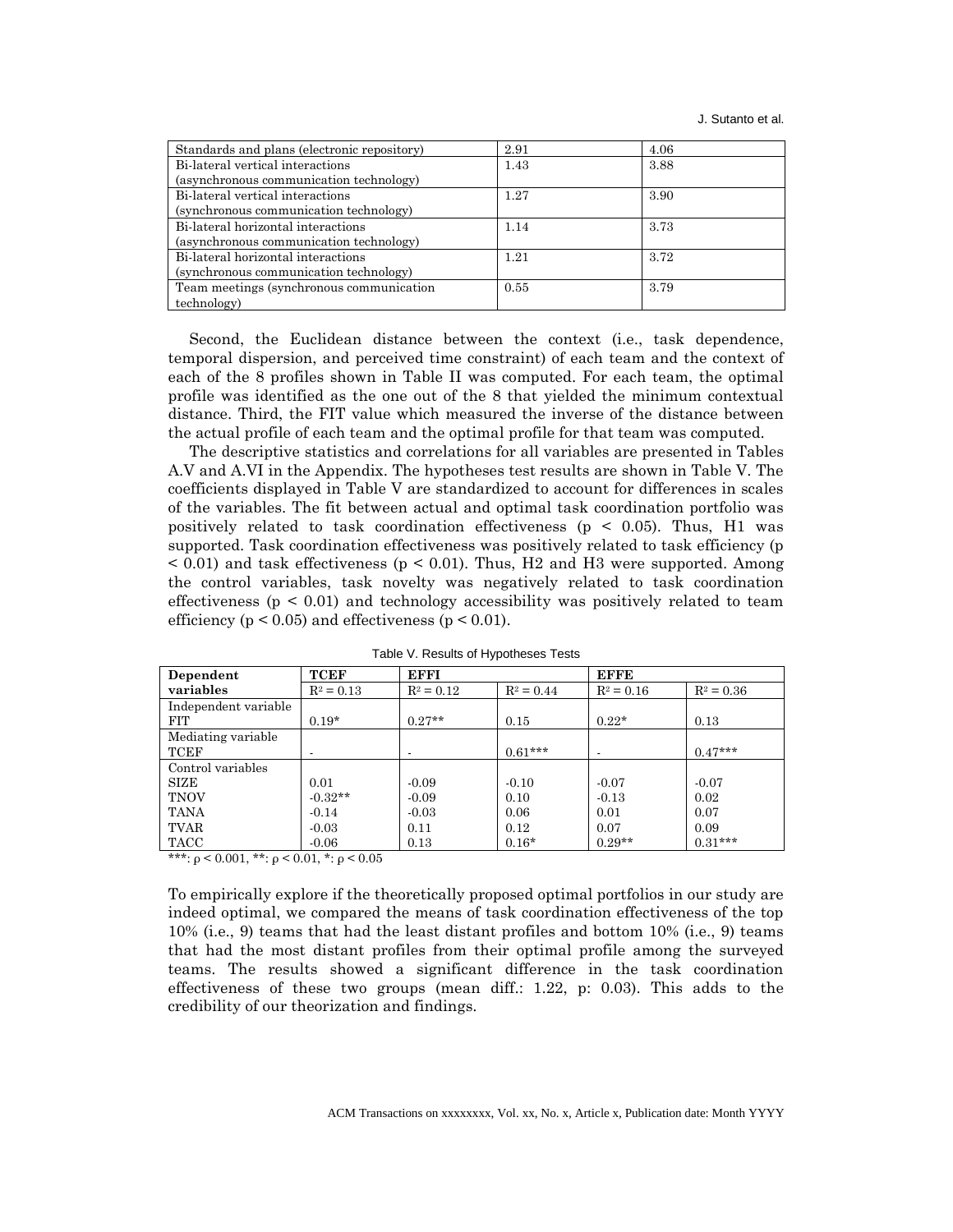#### **7. DISCUSSION AND IMPLICATIONS**

As shown above, the survey results empirically validate our proposed optimal ITmediated task coordination portfolios for GDT. As hypothesized, the fit between actual and optimal portfolios was positively related to task coordination effectiveness, which in turn increased task efficiency and effectiveness. Thus, the study satisfactorily addresses both research questions that were posed.

Specifically, our study shows that for teams with sequential dependence tasks and low perceived time constraint, standards and plans that are stored in electronic repository and bilateral vertical interactions between the project manager and team members through asynchronous communication technology will be appropriate and result in better task coordination effectiveness, task efficiency, and task effectiveness. The bilateral vertical interactions should be supported by synchronous communication technology if the team has high perceived time constraint.

Our study also indicates that if the team faces a reciprocal dependence task under low perceived time constraint, then in addition to standards, plans, and asynchronous bilateral vertical interactions, bilateral horizontal interactions among pairs of members through asynchronous communication technology is appropriate for effective task coordination, and efficient and effective task outcomes. The bilateral vertical and horizontal interactions should be supported by synchronous communication technology if the team has low temporal dispersion and high perceived time constraint. There is no ideal portfolio when a team with reciprocal dependence task has high temporal dispersion and high perceived time constraint.

Finally, our findings show that for a team with team dependence task and low perceived time constraint, standards and plans that are stored in electronic repository, asynchronous bilateral vertical and horizontal interactions, and synchronous team meetings, are appropriate for better task coordination effectiveness, task efficiency, and task effectiveness. The bilateral vertical and horizontal interactions should be supported by synchronous communication technology if the team has low temporal dispersion and high perceived time constraint. Here, too, there is no ideal portfolio when the team with team dependence task has high temporal dispersion and high perceived time constraint.

## **7.1 Limitations and Future Work**

These results, however, should be interpreted in light of the limitations of the study. First, the software development GDTs surveyed were from the financial industry. Such teams tend to be used in the financial industry to develop mission critical software within tight time constraints [Hollingshead and Contractor 2002; Koch 2004]. Further, because of the significant amount of regulation, the financial industry continues to use the waterfall method and is hesitant to use newer software development methodologies. Hence, care should be exercised when attempting to apply the results of this study to teams working with different methods and in other industries.

Second, we checked and found a significantly high correlation between spatial and temporal dispersions of the surveyed teams (0.830), which mean that most of the teams either were highly temporally and spatially dispersed or had relatively small temporal and spatial dispersions [O'Leary and Cummings 2007]. Although previous research found that the magnitude of spatial dispersion has negligible effect on coordination process and team performance [Espinosa et al. 2012], there could be situations where there is low correlation between spatial and temporal dispersions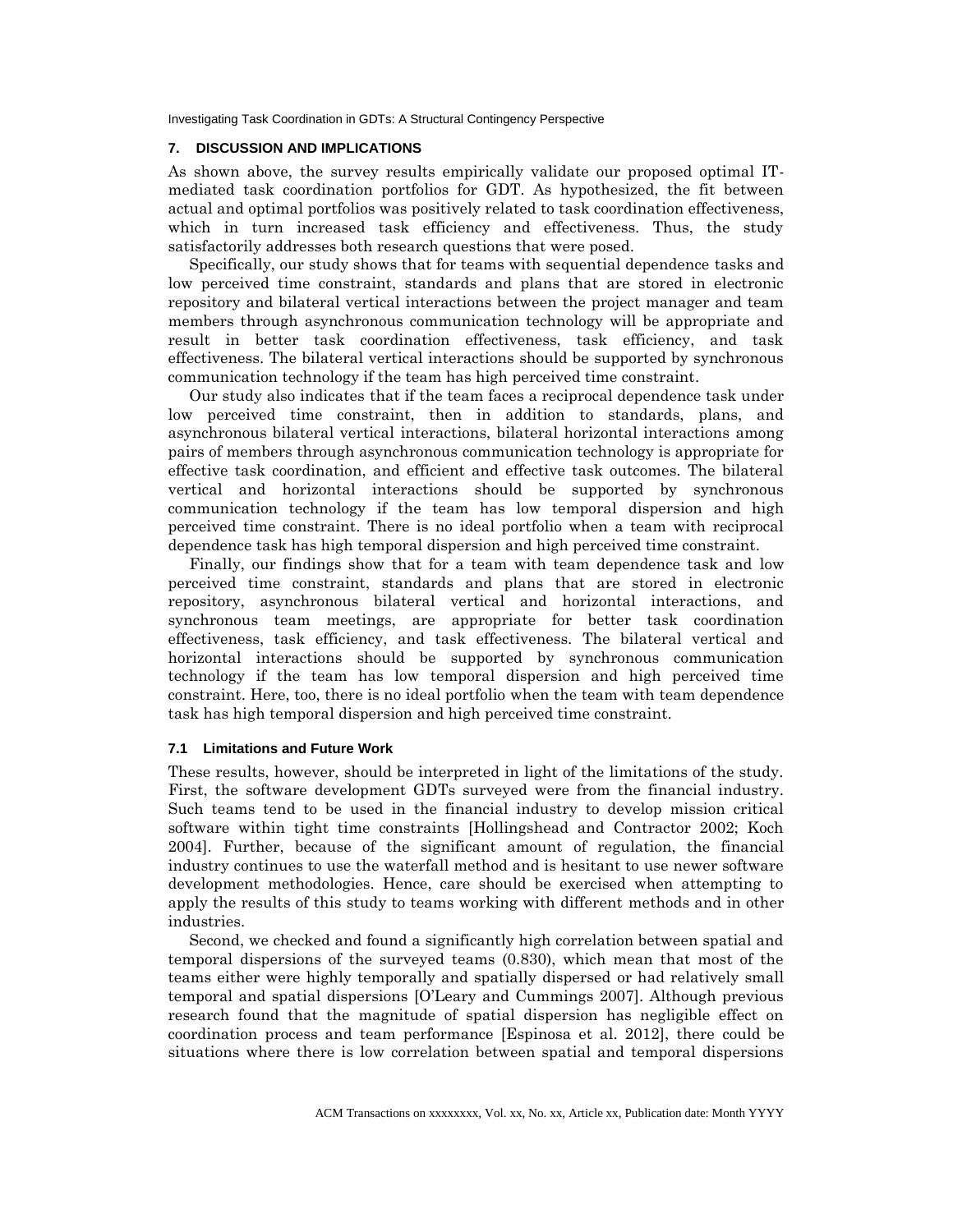where it could be worthwhile to examine spatial dispersion as a contextual factor in the portfolio.

Third, the method used to operationalize fit gave equal weight to the contextual factors (i.e., task dependence, temporal dispersion, and perceived time constraint) since we have no theoretical justification to weight them differently. However, this assumption may not always be satisfied. For example, when teams are working under tight time constraints that are critical to mission success, perceived time constraint may need to be given more weight in the computation of fit than the other contextual factors. The determination of appropriate weights to be assigned to various contextual factors could be a valuable topic for further research.

Fourth, we used broad categorizations of IT i.e., repositories and asynchronous vs. synchronous communication technologies, in our study to keep our theory of ITmediated task coordination generic. However, the practical implications could be enhanced if more specific IT tools are examined for different task coordination mechanisms. This may also be valuable as different instantiations of an IT category could have differential impacts on the team interaction processes and outcomes [Malhotra and Majchrzak 2012]. Hence, this could be a useful topic for future research.

Finally, the dataset for the model test was obtained by surveying project managers and team members. While the availability of multiple perspectives contributed to triangulation of evidence, it would be useful to collect objective data about the GDT. For example, objective measures of team performance (including efficiency and effectiveness) may be utilized in future. Finally, another avenue for research is examining the implications of over-fit (i.e., use of IT-mediated task coordination portfolio that has higher information processing capability than needed) versus under-fit in task coordination for GDT. In spite of its limitations, the results reported in this study have important implications for theory and practice.

#### **7.2 Implications for Theory**

There are three main contributions of this study. First, adopting structural contingency theory, this study adds to the existing body of knowledge about GDT task coordination. Past research involving collocated teams (e.g., [Andres and Zmud 2002]) has suggested that different levels of task dependence (determining information processing needs) should be handled by appropriate task coordination mechanisms (determining information processing capabilities) for coordination success. This study proposes that additional contextual factors of temporal dispersion and perceived time constraint in GDT can alter the fit between information processing needs and information processing capability. While information processing needs are driven by task dependence, these needs may be amplified when there is increased temporal dispersion or severe time constraints. Although information processing capability is provided by the task coordination mechanisms, the capabilities may be reduced when there is increased temporal dispersion or tight time constraints. Taking these contextual factors into account, this study proposes a set of eight profiles that show which IT-mediated task coordination portfolio may work best under what team circumstances.

Second, this study adds to the extant body of literature on media choice. Prior research has suggested that the capabilities and appropriateness of use of a communication medium are perceived differently under different circumstances [Watson-Manheim and Belanger 2007]. Since organizational members are often provided with a wide array of communication media, researchers have investigated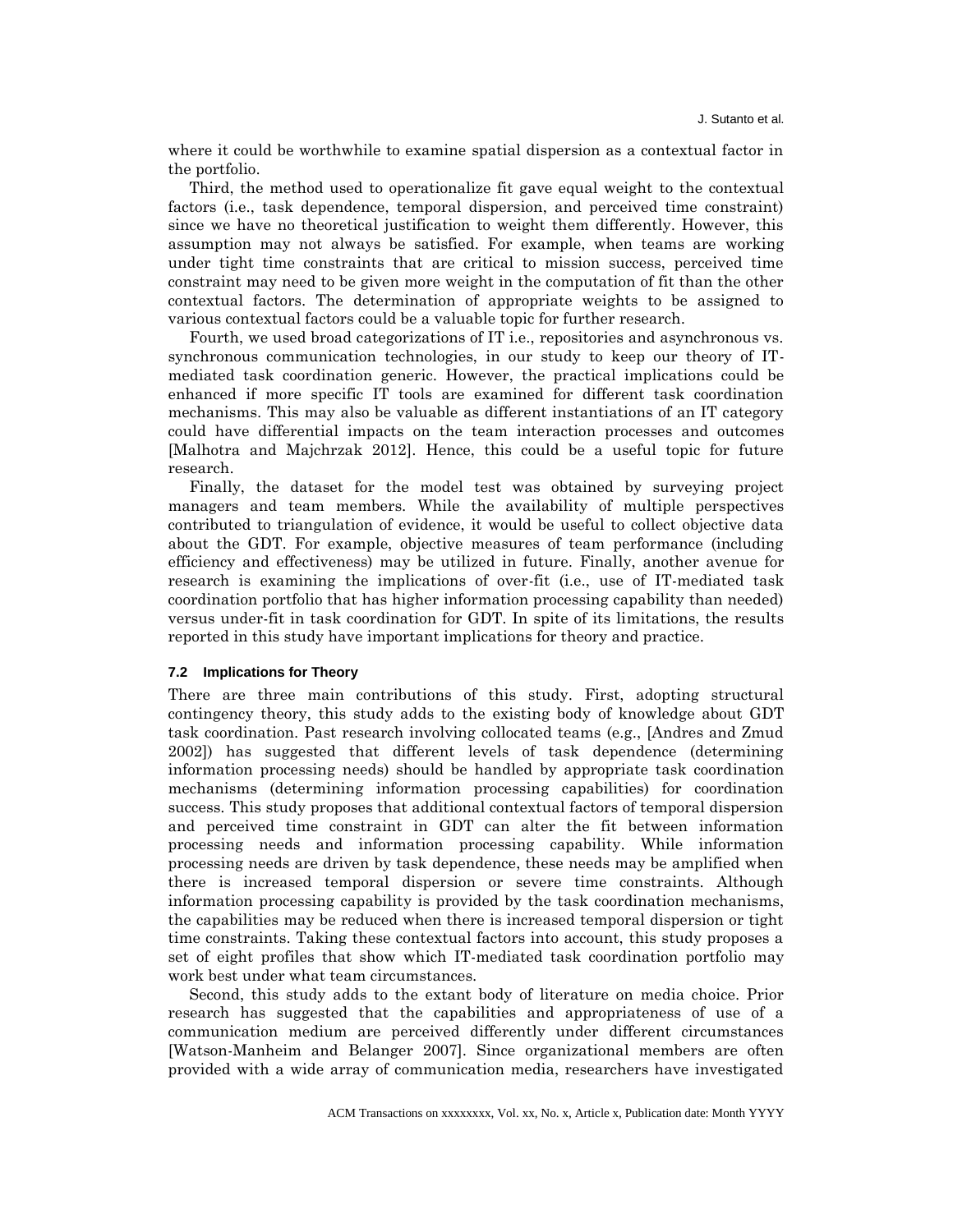how the pattern of use of multiple media develops; which has been referred to as communication media repertoire [Watson-Manheim and Belanger 2007] or communication portfolio [Lee et al. 2007]. Watson- Manheim and Belanger [2007] differentiate between the influence of institutional factors (such as the physical structure of the workplace) and situational factors (such as task characteristics and urgency) in the development of a communication media repertoire, whereas Lee et al. [2007] proposed that perceived communication risk influences the resultant communication portfolio. Further, Watson- Manheim and Belanger [2007] noted that their findings applied to organizations where employees could easily engage in faceto-face communication and remarked that the development of communication media repertoire in GDT could differ, while Lee et al. [2007] called for more research on the action component of the communication process. This study contributes to the understanding of the action component of the communication process in GDT by proposing appropriate IT-mediated task coordination portfolios for GDTs by considering their situational factors (task dependence, temporal dispersion, and perceived time constraint) to effectively deliver task coordination messages, which in turn prevent unintended duplicate and redundant work.

Third, besides proposing the design of IT-mediated task coordination portfolios and conceptually fitting the portfolios to GDT context, this study offers a comprehensive way of viewing and analyzing the notion of fit. The study adopted the systems approach of fit applied to a survey of 95 software development GDT. The systems approach involves profile matching where each profile has a specific combination of contextual factors (in our case, task dependence, temporal dispersion, and perceived time constraint) and design factors (in our case, IT-mediated task coordination portfolio). The systems approach of fit allows researchers to specify optimal profiles and to demonstrate that adherence to such profiles would have positive implications for performance [Venkatraman 1989]. Methodologically, the profile analysis employed in this study has rarely been used in IS research. Given the increasing use of GDT for software development [Kiely et al. 2010; Smite et al. 2008] and the challenges involved, our study can add significantly to the literature.

## **7.3 Implications for Practice**

The results of this study offer useful suggestions for practice. Specifically, GDT can design or compare their task coordination portfolio with that of the optimal profile that corresponds to their context in terms of task dependence, temporal dispersion, and perceived time constraint. If their actual task coordination portfolio does not resemble the proposed optimal portfolio, they can redesign their task coordination mechanisms in the direction of the optimal portfolio i.e., the recommended set of ITmediated mechanisms. This should help them to attain higher task coordination effectiveness and, through this, better team efficiency and effectiveness.

GDT may not often be able to change their context, with the exception of cases where it may be possible to reorganize their work or change the member dispersion. Hence, these teams should adjust their task coordination portfolio to suit their context. However, Table II reveals that there are two contexts for which no optimal task coordination portfolio exists i.e., teams working on reciprocal or team dependence tasks under the conditions of high temporal dispersion and high perceived time constraint. This is because such teams are required to use synchronous communication technology to complete their tasks but their context constrains the use of such technology. Such scenarios have been examined in a few studies. For example, Davidson and Tay [2003] studied an IT-support GDT which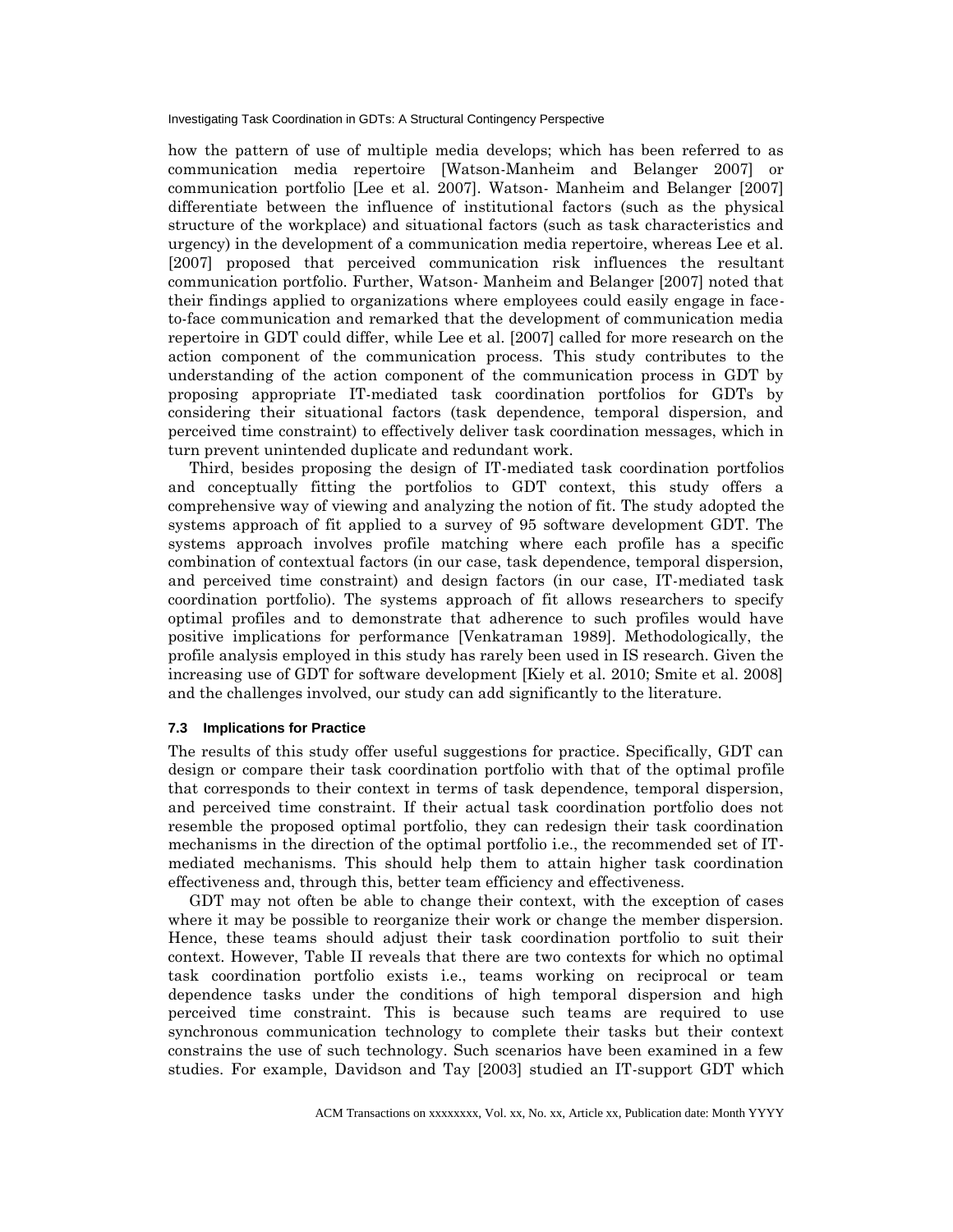worked mainly on reciprocal dependence tasks, under conditions of high temporal dispersion and time constraints. Due to their limited working time overlap, the members could not rely on synchronous communication technology. Thus, they mainly used asynchronous communication technology (i.e., electronic mail) for task coordination. However, when time pressure made it crucial for them to rapidly exchange information, they would send duplicate emails and occasionally follow up with telephone calls. Consequently, team members were inundated with emails and telephone messages that hampered their work. In summary, if such contexts are unavoidable, GDT may have to be prepared to use a sub-optimal task coordination portfolio, thereby compromising task coordination effectiveness and performance.

Moreover, although we did not find a significant relationship between the software development phase and GDT context, we observed that none of the surveyed GDT had sequential dependence in their requirement analysis phase. Other patterns were also seen in our sample i.e., many of the GDTs had low temporal dispersion, high perceived time constraint, and either a reciprocal or team dependence task. These observations may inform organizations that are considering globally distributed software development of the commonly adopted structures of such teams.

#### **8. CONCLUSION**

GDT have become a widely prevalent organizational structure for software development as well as various other organizational tasks. Although GDT can offer several benefits to organizations, they are typically plagued by task coordination problems across their dispersed members. While various task coordination mechanisms have been proposed for such teams, there is a lack of systematic examination of the appropriate coordination mechanisms for different teams based on the nature of their task and the context that they operate under. This study addresses this gap by deriving optimal IT-mediated task coordination portfolios for the various combinations of contextual factors (task dependence, temporal dispersion, and perceived time constraints) that these teams operate under based on structural contingency theory. Specifically, eight profiles are developed and tested that serve as a foundation for building a theory about task coordination in GDT. Such theory can guide practice and enhance the performance of GDT across different contexts. In this manner, this study makes a contribution to both theory and practice. Future work can re-examine the task coordination portfolios as new task coordination mechanisms or new technology that enables these mechanisms become available.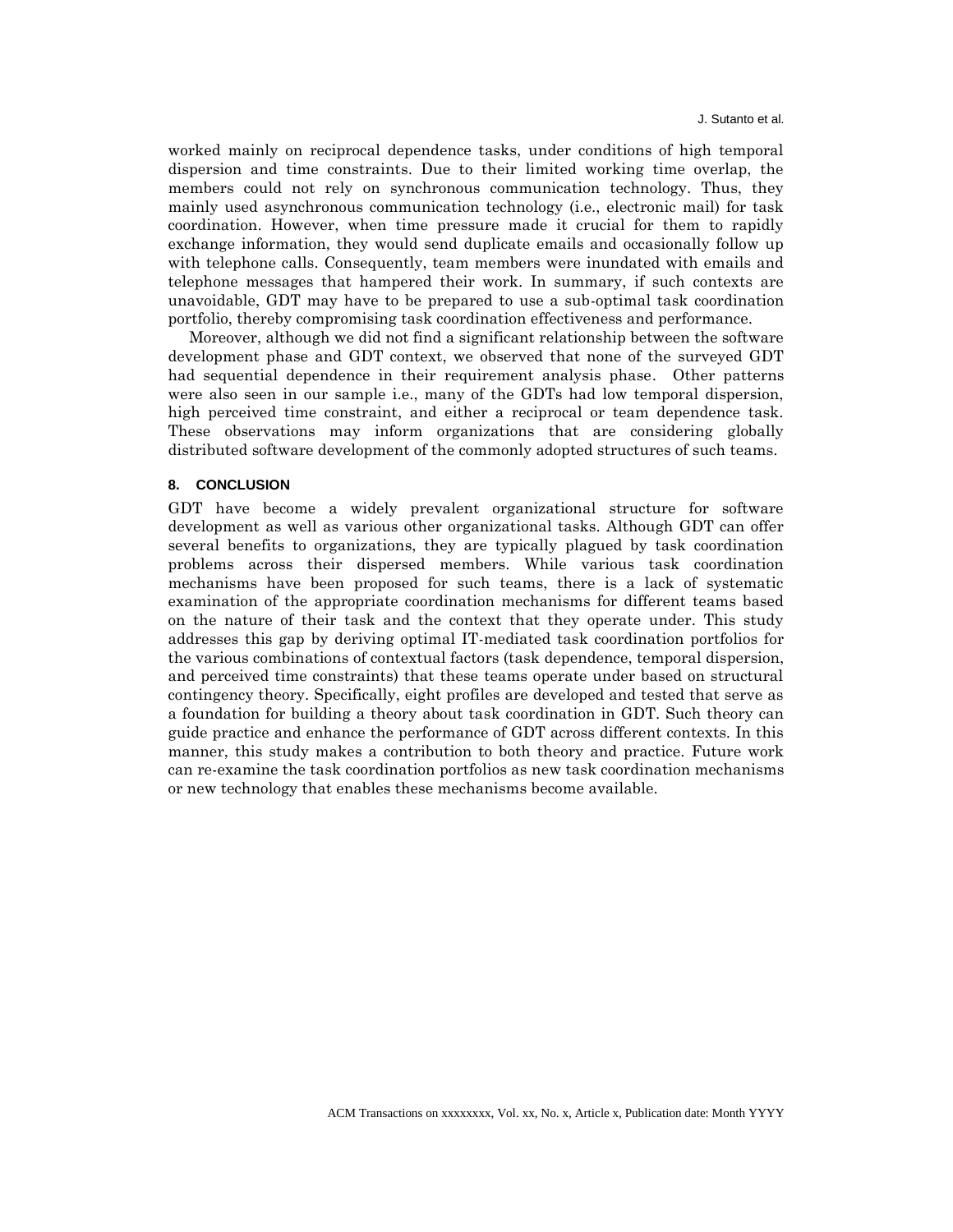# **APPENDIX A**

| Focus<br>Explicit          | <b>Sample Studies</b><br>Cummings and   | <b>Research Methodology</b><br>Survey or Experiment (collocated                | <b>Main Findings</b><br>GDT periodically need to schedule face-                    |
|----------------------------|-----------------------------------------|--------------------------------------------------------------------------------|------------------------------------------------------------------------------------|
| mechanisms                 | Kiesler [2003],                         | teams versus GDT)                                                              | to-face meetings                                                                   |
| $_{\rm for}$               | Hinds and                               | Used dichotomous measure: 0 if all                                             | Having relatively more cross-site                                                  |
| coordinating               | McGrath [2006]                          | team members were at the same                                                  | communication is associated with more                                              |
| <b>GDT</b>                 | Massey et al.                           | location and 1 otherwise<br><i>Experiment</i> (students teams whose            | coordination problems<br>Scheduling and synchronization leads to                   |
|                            | $[2003]$ , Montoya-                     | members were spread across two                                                 | higher performance                                                                 |
|                            | Weiss et al. [2001]                     | countries)                                                                     |                                                                                    |
|                            | Cummings et al.                         | Survey (team members)                                                          | Greater use of synchronous web                                                     |
|                            | [2009]                                  | Used dichotomous measure for                                                   | conferencing and asynchronous e-mail                                               |
|                            |                                         | spatial dispersion: 0 if all team<br>members were at the same location         | reduce coordination delay for pairs of<br>team members with overlapping work       |
|                            |                                         | and 1 otherwise                                                                | hours (compared with pairs of team                                                 |
|                            |                                         | Used dichotomous measure for                                                   | members with no overlapping work                                                   |
|                            |                                         | temporal dispersion: 1 if all team                                             | hours)                                                                             |
|                            |                                         | members had no overlapping work<br>hour and 0 otherwise                        |                                                                                    |
|                            | Sutanto et al.                          | Case study (13 tasks of 3 student                                              | For pooled and sequential dependence                                               |
|                            | [2011]                                  | GDT; in 2 teams, the members had                                               | tasks, vertical coordination was useful in                                         |
|                            |                                         | 1 hour common time frame; in 1                                                 | addition to standards and plans                                                    |
|                            |                                         | team, the members had 7 hours<br>common time frame)                            | For reciprocal dependence tasks, the<br>teams needed standards, plans, vertical    |
|                            |                                         |                                                                                | and horizontal coordination                                                        |
|                            |                                         |                                                                                | Team dependence tasks required team                                                |
|                            |                                         |                                                                                | meeting besides standards, plans,                                                  |
|                            |                                         |                                                                                | vertical and horizontal coordination.<br>When members had a limited common         |
|                            |                                         |                                                                                | time frame, structured team meeting was                                            |
|                            |                                         |                                                                                | needed.                                                                            |
| Explicit                   | Herbsleb and                            | <i>Interview</i> (project managers and                                         | Software design, integration plans, and                                            |
| mechanisms<br>$_{\rm for}$ | Grinter [1999],<br>Kiely et al. [2010], | team members)                                                                  | routines are not enough. Developers also<br>heavily rely on informal, ad-hoc       |
| coordinating               | Prikladnicki et al.                     |                                                                                | communication as a means of                                                        |
| geographically             | $[2004]$ , Sharma                       |                                                                                | coordination                                                                       |
| dispersed                  | and Krishna [2003]                      |                                                                                | Standardization is adopted when the                                                |
| software<br>development    |                                         |                                                                                | distributed teams are not using the same<br>software development process           |
| teams                      |                                         |                                                                                | Coding is the only task that does not                                              |
|                            |                                         |                                                                                | exhibit intense discussion. Requirements                                           |
|                            |                                         |                                                                                | and design plans, stored in shared                                                 |
|                            | Cataldo et al.                          | Interview (core team members),                                                 | repository, coordinate the coding task.<br>Lateral communication could be          |
|                            | $[2007]$                                | Archival data                                                                  | beneficial even in cases where low levels                                          |
|                            |                                         |                                                                                | of interdependence existed between                                                 |
|                            |                                         |                                                                                | remote teams.                                                                      |
|                            | Faraj and Sproull<br>$[2000]$           | Survey (stakeholders and team<br>members)                                      | Expertise coordination (compared with<br>administrative coordination) has a strong |
|                            |                                         |                                                                                | relationship with team performance                                                 |
|                            | Espinosa et al.                         | Survey (project managers, team                                                 | Task organization is more effective than                                           |
|                            | [2012]                                  | members, and other stakeholders)                                               | communication tools in reducing                                                    |
|                            |                                         | Used <i>continuous</i> measure for spatial<br>dispersion: for each pair in the | coordination problems.<br>When coordination is taken care of with                  |
|                            |                                         | team, using a 7-pt scale (1: same                                              | effective task organization, the negative                                          |
|                            |                                         | room, 2: same hallway, 3: same                                                 | effects of time zone span on team                                                  |
|                            |                                         | floor, 4: same building, 5: different                                          | performance can be mitigated to some                                               |
|                            |                                         | building, 6: different city, 7:<br>different country) and then                 | extent                                                                             |
|                            |                                         | averaged for each team                                                         |                                                                                    |
|                            |                                         | Used <i>count measures</i> for temporal                                        |                                                                                    |
|                            |                                         | dispersion: number of time zones                                               |                                                                                    |
|                            |                                         | represented in each team and the<br>maximum time zone spanned by               |                                                                                    |
|                            |                                         | each team                                                                      |                                                                                    |
| Implicit                   | Hinds and                               | Survey (collocated teams versus                                                | There is no evidence that cross-site social                                        |
| mechanisms<br>$_{\rm for}$ | McGrath [2006]                          | GDT)<br>Used dichotomous measure: 0 if all                                     | ties or dense social ties facilitate better<br>coordination in distributed teams   |
|                            |                                         |                                                                                |                                                                                    |

Table A.I. Summary and Comparison of This Study with Previous GDT Task Coordination Studies

ACM Transactions on xxxxxxxx, Vol. xx, No. xx, Article xx, Publication date: Month YYYY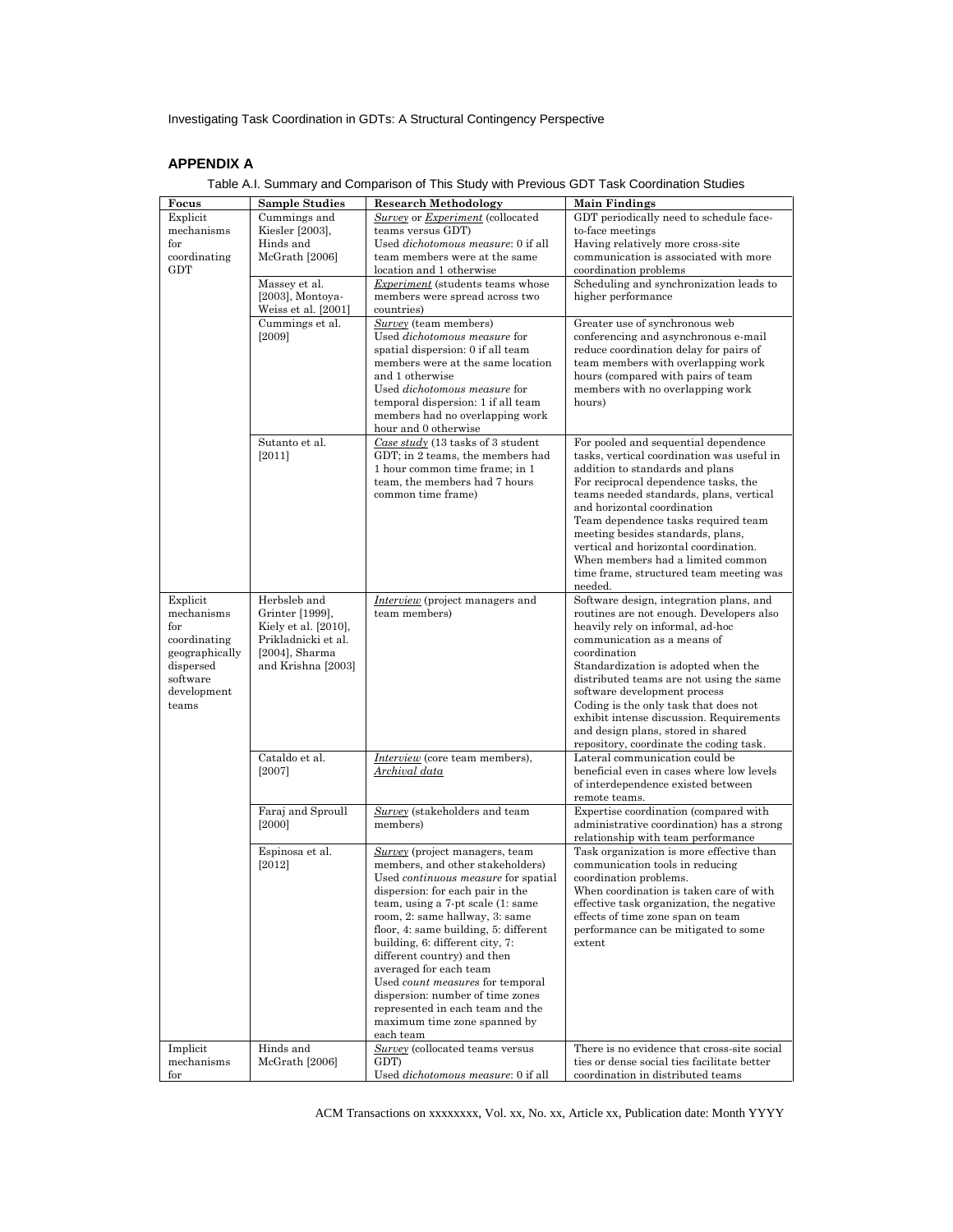| coordinating   |                 | team members were at the same              |                                            |
|----------------|-----------------|--------------------------------------------|--------------------------------------------|
| <b>GDT</b>     |                 | location and 1 otherwise                   |                                            |
|                | Maynard et al.  | Survey (external managers and              | Transactive memory system is positively    |
|                | [2012]          | team members)                              | related to team effectiveness              |
|                |                 | Used <i>continuous measure</i> : team      |                                            |
|                |                 | virtuality is measured by the % of         |                                            |
|                |                 | time that they interacted through          |                                            |
|                |                 | non-face-to-face methods                   |                                            |
|                | Kanawattanachai | <i>Experiment</i> (student teams in one    | Although taking a relatively long time to  |
|                | and Yoo [2007]  | country performing a web-based             | develop, transactive memory system is      |
|                |                 |                                            |                                            |
|                |                 | business simulation game)                  | essential to performing tasks effectively  |
| Implicit       | Espinosa et al. | Interview, Survey, Archival data           | The effect of work familiarity is stronger |
| mechanisms     | [2002, 2007a,   | (collocated teams versus                   | for geographically distributed teams than  |
| for            | 2007b]          | geographically dispersed teams)            | for collocated teams                       |
| coordinating   |                 | Used <i>dichotomous measure</i> : 0 if all | Shared team knowledge and presence         |
| geographically |                 | team members were at the same              | awareness is more important for            |
| dispersed      |                 | location and 1 otherwise                   | geographically distributed teams than for  |
| software       |                 |                                            | collocated members                         |
| development    |                 |                                            | The effects of task and team familiarity   |
| teams          |                 |                                            | are more substitutive than                 |
|                |                 |                                            | complementary                              |
| Fitting        | This Study      | Survey (project managers and team          | The less deviated the teams' profile are   |
| explicit task  |                 | members)                                   | from their optimal task coordination       |
| coordination   |                 | Used <i>continuous</i> measure of          | profiles, the more effective their task    |
| mechanisms     |                 | temporal dispersion based on               | coordination will be                       |
| to key GDT     |                 | O'Leary and Cummings [59], which           |                                            |
|                |                 | accounted for time zone differences        |                                            |
| contingencies  |                 |                                            |                                            |
| (task)         |                 | between team members normalized            |                                            |
| dependence,    |                 | by team size                               |                                            |
| temporal       |                 | Empirically test the proposed fit in       |                                            |
| dispersion,    |                 | the context of software development        |                                            |
| and perceived  |                 | through profile analysis approach          |                                            |
| time           |                 |                                            |                                            |
| constraint)    |                 |                                            |                                            |

## Table A.II. Survey Items

| <b>Survey Items</b>                                                                                                                                                                                                                                    | <b>Sources</b>                                                |  |  |
|--------------------------------------------------------------------------------------------------------------------------------------------------------------------------------------------------------------------------------------------------------|---------------------------------------------------------------|--|--|
| IT-Mediated Task Coordination Portfolio<br>To what extent did the team achieve task coordination in the most recently completed phase of the software project using<br>the following mechanism - scale of $0$ (not at all) to $5$ (to a great extent)? |                                                               |  |  |
| ATCP1: Pre-determined standards and plans stored in electronic repository                                                                                                                                                                              | Developed using<br>materials from Van de<br>Ven et al. [1976] |  |  |
| ATCP2: Interactions with project manager using asynchronous communication technology                                                                                                                                                                   |                                                               |  |  |
| ATCP3: Interactions with project manager using synchronous communication technology                                                                                                                                                                    |                                                               |  |  |
| ATCP4: Interactions with other team members using asynchronous communication technology                                                                                                                                                                |                                                               |  |  |
| ATCP5: Interactions with other team members using synchronous communication technology                                                                                                                                                                 |                                                               |  |  |
| ATCP6: Team meetings using synchronous communication technology                                                                                                                                                                                        |                                                               |  |  |
| Task Dependence<br>To what extent were the following types of tasks present in the most recently completed phase of the software project -<br>scale of 0 (not at all) to 5 (to a great extent)?                                                        |                                                               |  |  |
| TDEP1 (weight $= 1$ ): Tasks where team members could work independently                                                                                                                                                                               | Developed using<br>materials from                             |  |  |
| TDEP2 (weight $= 2$ ): Tasks where team members had to work by passing from one to the next                                                                                                                                                            | [Campion et al. 1993;                                         |  |  |
| TDEP3 (weight = 3): Tasks where team members had to work by passing back and forth                                                                                                                                                                     | Mohr 1971; Van de Ven<br>et al. 1976]                         |  |  |
| TDEP4 (weight $= 4$ ): Tasks where team members had to work together concurrently                                                                                                                                                                      |                                                               |  |  |
| Temporal Dispersion (computed based on the responses to the questions asked using the formula in O'Leary and<br>Cummings [2007])<br>With respect to the most recently completed phase of the software project:                                         |                                                               |  |  |
| MDIS1: How many members were working on the team?                                                                                                                                                                                                      | Developed using                                               |  |  |

ACM Transactions on xxxxxxxx, Vol. xx, No. x, Article x, Publication date: Month YYYY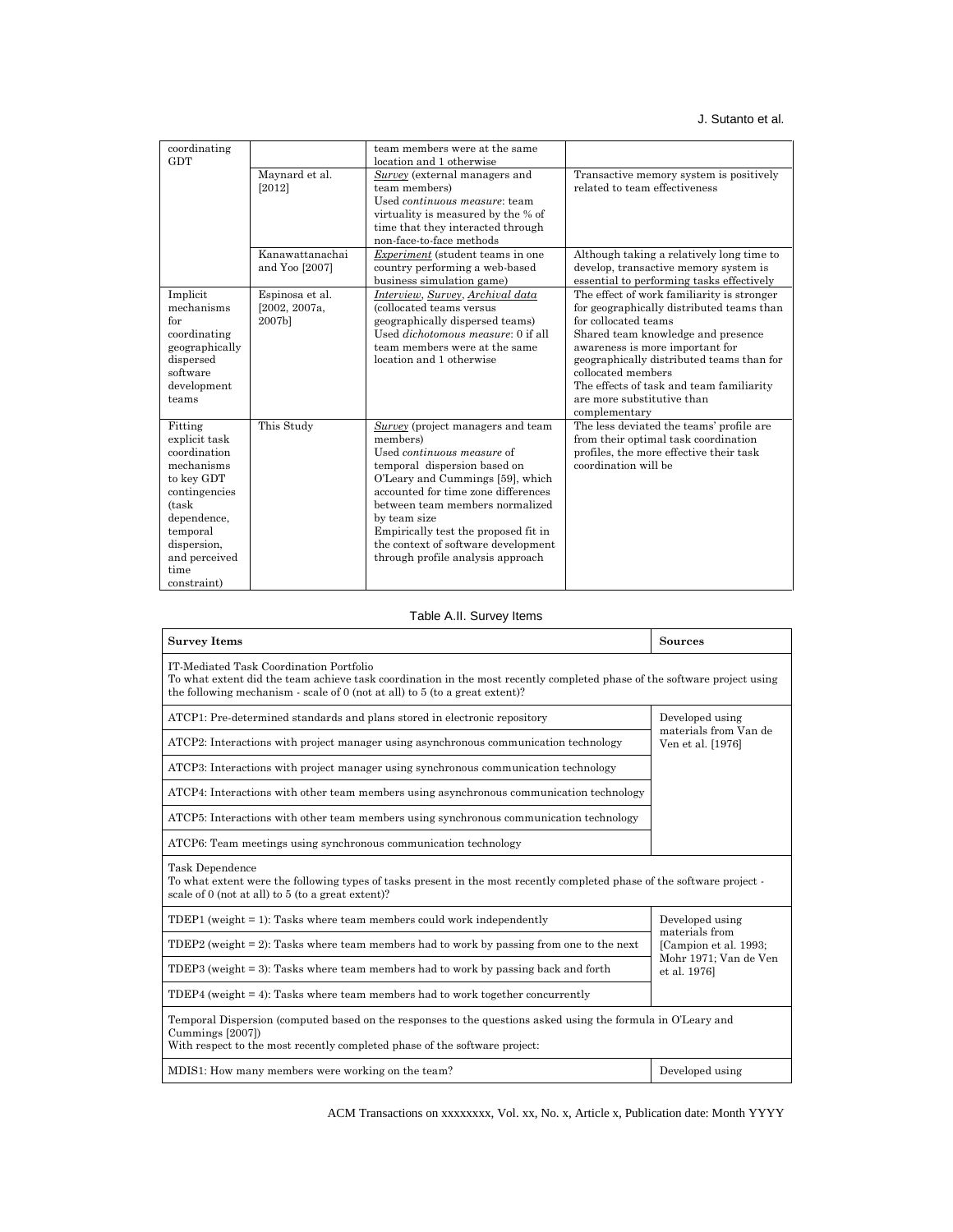| MDIS2: What was the location of each member of the team?                                                                                                                                                               | materials from O'Leary<br>and Cummings [2007]   |  |
|------------------------------------------------------------------------------------------------------------------------------------------------------------------------------------------------------------------------|-------------------------------------------------|--|
| Perceived Time Constraint<br>With respect to the most recently completed phase of the software project - scale of 1 (very strongly disagree) to 7 (very<br>strongly agree):                                            |                                                 |  |
| TCON1: The time available to complete the tasks was insufficient                                                                                                                                                       | Developed using                                 |  |
| TCON2: The team had too much work to do in too little time                                                                                                                                                             | materials from Kraut<br>and Streeter [1995]     |  |
| TCON3: The team did not have enough time to complete the tasks                                                                                                                                                         |                                                 |  |
| <b>Task Coordination Effectiveness</b><br>With respect to the most recently completed phase of the software project - scale of 1 (very strongly disagree) to 7 (very<br>strongly agree):                               |                                                 |  |
| TCEF1: There was no duplicate work in the team                                                                                                                                                                         | Developed using                                 |  |
| TCEF2: No two team members did the same piece of work unnecessarily                                                                                                                                                    | materials from<br>Haywood [1998]; Hoegl         |  |
| TCEF3: There was no redundant work in the team                                                                                                                                                                         | et al. [2004]; Kraut and<br>Streeter [1995]     |  |
| TCEF4: We knew what others in the team were supposed to do                                                                                                                                                             |                                                 |  |
| TCEF5: We knew what others in the team were working on                                                                                                                                                                 |                                                 |  |
| TCEF6: We knew the roles and responsibilities of others in the team                                                                                                                                                    |                                                 |  |
| Team Efficiency<br>With respect to the most recently completed phase of the software project, how satisfied were you with the following -<br>scale of 1 (extremely dissatisfied) to 7 (extremely satisfied)?           |                                                 |  |
| EFFI1: The efficiency of the team operations                                                                                                                                                                           | Developed using                                 |  |
| EFFI2: The ability of the team to adhere to schedule                                                                                                                                                                   | materials from<br>Henderson and Lee             |  |
| EFFI3: The ability of the team to adhere to budget                                                                                                                                                                     | [1992]                                          |  |
| <b>Team Effectiveness</b><br>With respect to the most recently completed phase of the software project, how satisfied were you with the following -<br>scale of 1 (extremely dissatisfied) to 7 (extremely satisfied)? |                                                 |  |
| EFFE1: The quality of work the team produces                                                                                                                                                                           | Developed using                                 |  |
| EFFE2: The quality of deliverables by the team                                                                                                                                                                         | materials from<br>Henderson and Lee             |  |
| EFFE3: The ability of the team to meet the goals                                                                                                                                                                       | $[1992]$                                        |  |
| Task Novelty<br>With respect to the most recently completed phase of the software project - scale of 1 (very strongly disagree) to 7 (very<br>strongly agree):                                                         |                                                 |  |
| TNOV1: The technology used was new to the team                                                                                                                                                                         | Developed using                                 |  |
| TNOV2: Team members had never used a similar technology before                                                                                                                                                         | materials from Adler<br>[1995]; Nidumolu [1995] |  |
| TNOV3: The application developed was new to the team                                                                                                                                                                   |                                                 |  |
| TNOV4: Team members had never developed a similar application before                                                                                                                                                   |                                                 |  |
| Task Analyzability<br>With respect to the most recently completed phase of the software project, to what extent was there already - scale of 0<br>(not at all) to 5 (to a great extent):                               |                                                 |  |
| TANA1: A clearly known way to do the work                                                                                                                                                                              | Developed using                                 |  |
| TANA2: A clearly defined body of knowledge that could guide the work                                                                                                                                                   | materials from Adler<br>[1995]; Nidumolu [1995] |  |
| TANA3: An understandable sequence of steps that could be followed                                                                                                                                                      |                                                 |  |
| TANA4: An established set of practices to do the work                                                                                                                                                                  |                                                 |  |
| Task Variability                                                                                                                                                                                                       |                                                 |  |

ACM Transactions on xxxxxxxx, Vol. xx, No. xx, Article xx, Publication date: Month YYYY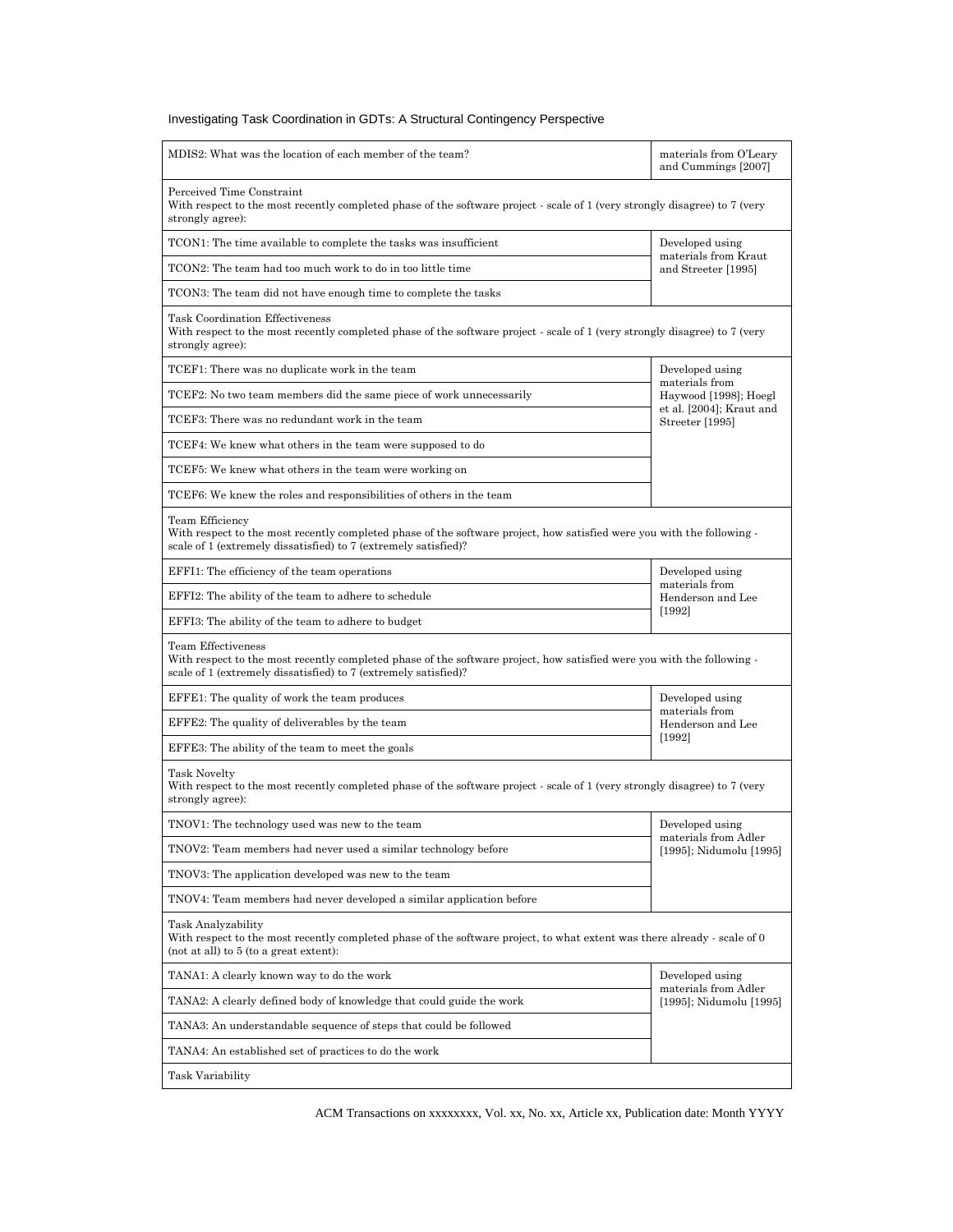## J. Sutanto et al.

| With respect to the most recently completed phase of the software project - scale of 1 (very strongly disagree) to 7 (very<br>strongly agree):                                    |                                                 |  |  |
|-----------------------------------------------------------------------------------------------------------------------------------------------------------------------------------|-------------------------------------------------|--|--|
| TVAR1: The actual work fluctuated from what was planned<br>Developed using                                                                                                        |                                                 |  |  |
| TVAR2: The actual work turned out different compared to what was planned                                                                                                          | materials from Adler<br>[1995]; Nidumolu [1995] |  |  |
| TVAR3: The actual work varied from what was planned                                                                                                                               |                                                 |  |  |
| <b>Technology Accessibility</b><br>With respect to the most recently completed phase of the software project - scale of 1 (very strongly disagree) to 7 (very<br>strongly agree): |                                                 |  |  |
| TACC1: The technology used for task coordination was very reliable                                                                                                                | Developed using<br>materials from Carlson       |  |  |
| TACC2: The technology used for task coordination was up and available all the time<br>and Davis $[1998]$ ;                                                                        |                                                 |  |  |
| TACC3: The technology used for task coordination had high access speed                                                                                                            | Goodhue and Thompson<br>[1995]                  |  |  |

## Table A.III. Demographic Statistics of the Sample Teams

| <b>Teams' Characteristics</b> |                                   | $N$ (Total = 95 teams) |
|-------------------------------|-----------------------------------|------------------------|
| Previously Completed<br>Phase | Requirement Analysis              | 14 (14.74%)            |
|                               | Design                            | 6(6.32%)               |
|                               | Coding                            | 18 (18.95%)            |
|                               | <b>System Integration Testing</b> | 19 (20%)               |
|                               | User Acceptance Testing           | 38 (40%)               |
| Team Size                     | $\leq$ 5                          | 39 (41.05%)            |
|                               | $6 - 10$                          | 30 (31.58%)            |
|                               | $11 - 15$                         | 12 (12.63%)            |
|                               | $16 - 20$                         | $2(2.11\%)$            |
|                               | >20                               | 12 (12.63%)            |
| Time Zone Difference          | $0-2$ hours                       | 27 (28.42%)            |
|                               | $>2-4$ hours                      | 45 (47.37%)            |
|                               | $>4-6$ hours                      | 1(1.05%)               |
|                               | $>6-8$ hours                      | 13 (13.68%)            |
|                               | $>8-10$ hours                     | $0(0\%)$               |
|                               | $>10-12$ hours                    | 9(9.47%)               |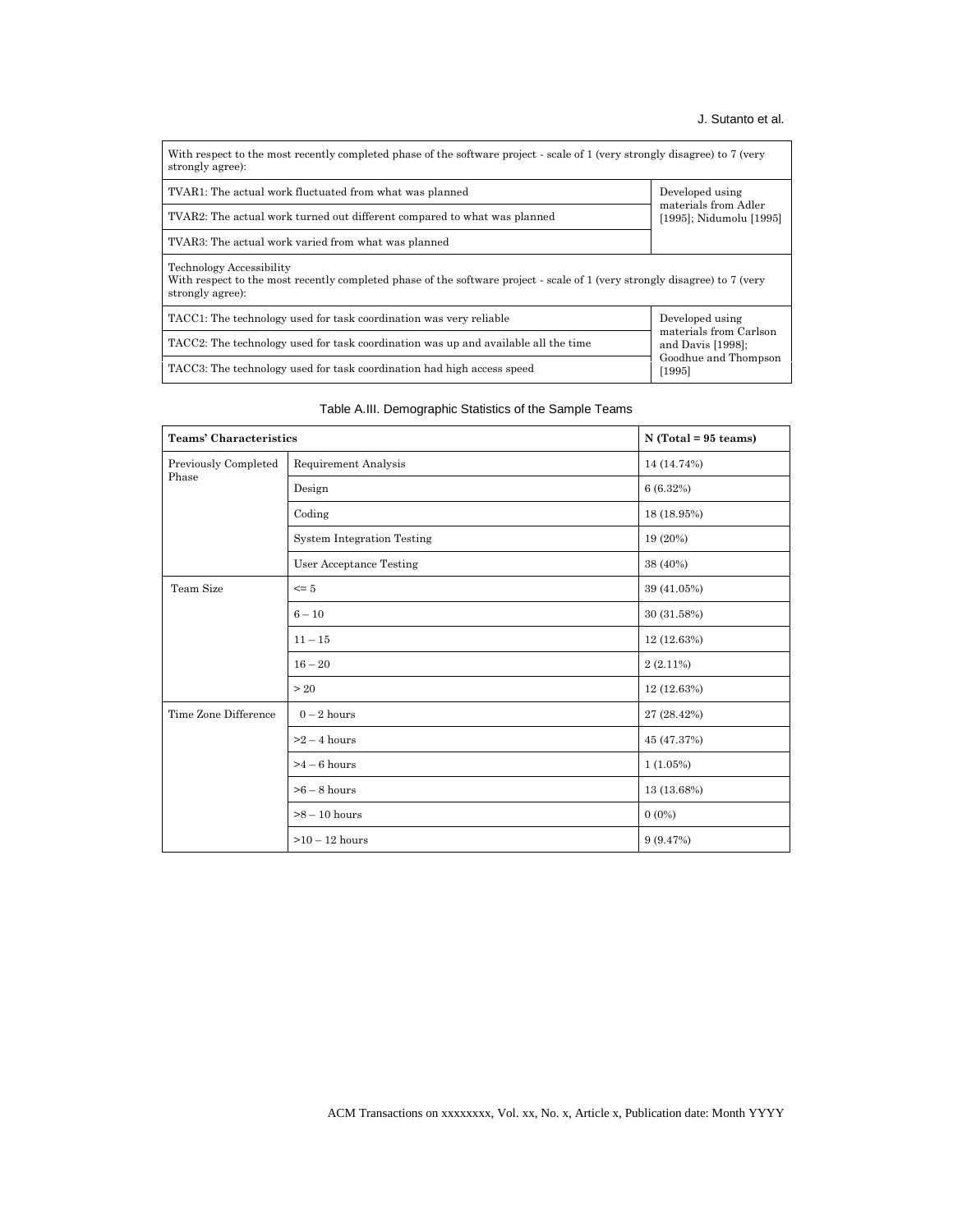|  |  |  | Investigating Task Coordination in GDTs: A Structural Contingency Perspective |
|--|--|--|-------------------------------------------------------------------------------|
|--|--|--|-------------------------------------------------------------------------------|

| Team Locations <sup>#</sup> | within South East Asia                                        | 12 (12.63%) |  |  |  |
|-----------------------------|---------------------------------------------------------------|-------------|--|--|--|
|                             | within South Asia                                             | $2(2.11\%)$ |  |  |  |
|                             | South East Asia and South Asia                                | 21 (22.11%) |  |  |  |
|                             | South East Asia and Greater China                             | 10(10.53%)  |  |  |  |
|                             | South East Asia and Europe                                    | 13 (13.68%) |  |  |  |
|                             | South East Asia and North America<br>$2(2.11\%)$              |             |  |  |  |
|                             | South Asia and Greater China                                  | 6(6.32%)    |  |  |  |
|                             | South Asia and North America                                  | 3(3.16%)    |  |  |  |
|                             | South Asia and Middle East                                    | $2(2.11\%)$ |  |  |  |
|                             | South Asia and Africa                                         | $2(2.11\%)$ |  |  |  |
|                             | South East Asia, South Asia, and Greater China<br>13 (13.68%) |             |  |  |  |
|                             | South East Asia, South Asia, and Middle East                  | $2(2.11\%)$ |  |  |  |
|                             | South East Asia, South Asia, and Africa                       | 1(1.05%)    |  |  |  |
|                             | South East Asia, Europe, and North America<br>3(3.16%)        |             |  |  |  |
|                             | South Asia, Middle East, and Africa                           | 1(1.05%)    |  |  |  |
|                             | South East Asia, South Asia, Greater China, Middle East       | $1(1.05\%)$ |  |  |  |
|                             | South East Asia, Greater China, Europe, North America         | 1(1.05%)    |  |  |  |

#: SE Asia: Singapore, Indonesia, Malaysia, Thailand, Philippines; South Asia: India, Pakistan; Greater China: China, Hong Kong, Taiwan; Middle East: UAE; Africa: South Africa, Uganda, Kenya; Europe: United Kingdom; North America: New York

| Construct           | Question          | Factor<br>1 | Factor<br>$\mathbf{2}$ | Factor<br>$\bf{3}$ | Factor<br>$\overline{\mathbf{4}}$ | Factor<br>5 | Factor<br>$6\phantom{1}$ | Factor<br>7 | Factor<br>8 |
|---------------------|-------------------|-------------|------------------------|--------------------|-----------------------------------|-------------|--------------------------|-------------|-------------|
| Perceived           | TCON1             | 0.00        | 0.01                   | $-0.12$            | 0.89                              | 0.00        | 0.09                     | 0.00        | $-0.21$     |
| Time                | TCON2             | $-0.08$     | $-0.08$                | $-0.12$            | 0.93                              | 0.06        | 0.12                     | $-0.03$     | $-0.05$     |
| Constraint          |                   |             |                        |                    |                                   |             |                          |             |             |
|                     | TCON3             | $-0.03$     | $-0.05$                | $-0.11$            | 0.93                              | $-0.09$     | 0.13                     | $-0.03$     | $-0.02$     |
| Task                | TCEF1             | 0.89        | 0.04                   | 0.06               | $-0.13$                           | $-0.09$     | 0.11                     | 0.06        | 0.00        |
| Coordination        | TCEF2             | 0.86        | 0.06                   | 0.14               | $-0.04$                           | $-0.12$     | $-0.13$                  | $-0.03$     | 0.06        |
| Effectiveness       | TCEF3             | 0.81        | $-0.01$                | 0.18               | $-0.03$                           | $-0.15$     | $-0.08$                  | 0.08        | 0.00        |
|                     | TCEF4             | 0.84        | $-0.08$                | 0.20               | 0.04                              | $-0.06$     | $-0.01$                  | $-0.12$     | 0.35        |
|                     | TCEF5             | 0.84        | $-0.13$                | 0.13               | 0.00                              | $-0.03$     | $-0.08$                  | $-0.10$     | 0.34        |
|                     | TCEF6             | 0.83        | $-0.10$                | 0.20               | 0.05                              | $-0.11$     | $-0.01$                  | $-0.10$     | 0.35        |
|                     |                   |             |                        |                    |                                   |             |                          |             |             |
| Team                | EFFI1             | 0.41        | 0.01                   | 0.30               | $-0.19$                           | $-0.04$     | 0.09                     | 0.06        | 0.70        |
| Efficiency          | EFFI2             | 0.33        | $-0.06$                | 0.33               | $-0.21$                           | $-0.01$     | 0.17                     | 0.12        | 0.74        |
|                     | EFFI3             | 0.47        | 0.07                   | 0.20               | $-0.10$                           | $-0.02$     | 0.02                     | 0.06        | 0.73        |
| Team                | EFFE1             | 0.28        | 0.05                   | 0.90               | $-0.13$                           | $-0.06$     | 0.00                     | 0.15        | 0.14        |
| Effectiveness       | EFFE2             | 0.29        | 0.04                   | 0.89               | $-0.14$                           | $-0.02$     | 0.05                     | 0.16        | 0.21        |
|                     | EFFE3             | 0.27        | 0.06                   | 0.83               | $-0.17$                           | $-0.07$     | 0.04                     | 0.17        | 0.26        |
| <b>Task Novelty</b> | TNOV1             | $-0.23$     | $-0.07$                | $-0.15$            | 0.05                              | 0.80        | 0.18                     | $-0.11$     | 0.15        |
|                     | TNOV <sub>2</sub> | $-0.24$     | $-0.05$                | $-0.08$            | 0.07                              | 0.80        | 0.16                     | $-0.21$     | 0.20        |
|                     | TNOV3             | $-0.01$     | $-0.30$                | 0.00               | $-0.14$                           | 0.76        | 0.10                     | $-0.05$     | $-0.24$     |
|                     | TNOV <sub>4</sub> | $-0.06$     | $-0.36$                | 0.08               | $-0.04$                           | 0.77        | 0.06                     | 0.02        | $-0.23$     |
|                     |                   |             |                        |                    |                                   |             |                          |             |             |
| Task                | TANA1             | $-0.01$     | 0.88                   | $-0.02$            | 0.01                              | $-0.11$     | $-0.06$                  | 0.00        | $-0.10$     |
| Analyzability       | TANA <sub>2</sub> | 0.00        | 0.87                   | $-0.06$            | $-0.10$                           | $-0.22$     | $-0.02$                  | 0.06        | $-0.09$     |
|                     | TANA3             | $-0.02$     | 0.91                   | 0.07               | $-0.09$                           | $-0.14$     | $-0.10$                  | 0.11        | 0.08        |
|                     | TANA4             | $-0.08$     | 0.80                   | 0.15               | 0.03                              | $-0.09$     | $-0.13$                  | 0.08        | 0.11        |
| Task                | TVAR1             | $-0.06$     | $-0.07$                | 0.04               | 0.07                              | 0.20        | 0.88                     | $-0.01$     | 0.12        |
| Variability         | TVAR <sub>2</sub> | $-0.06$     | $-0.12$                | 0.02               | 0.15                              | 0.14        | 0.91                     | $-0.02$     | 0.04        |

Table A.IV. Reliability and Validity Assessment

ACM Transactions on xxxxxxxx, Vol. xx, No. xx, Article xx, Publication date: Month YYYY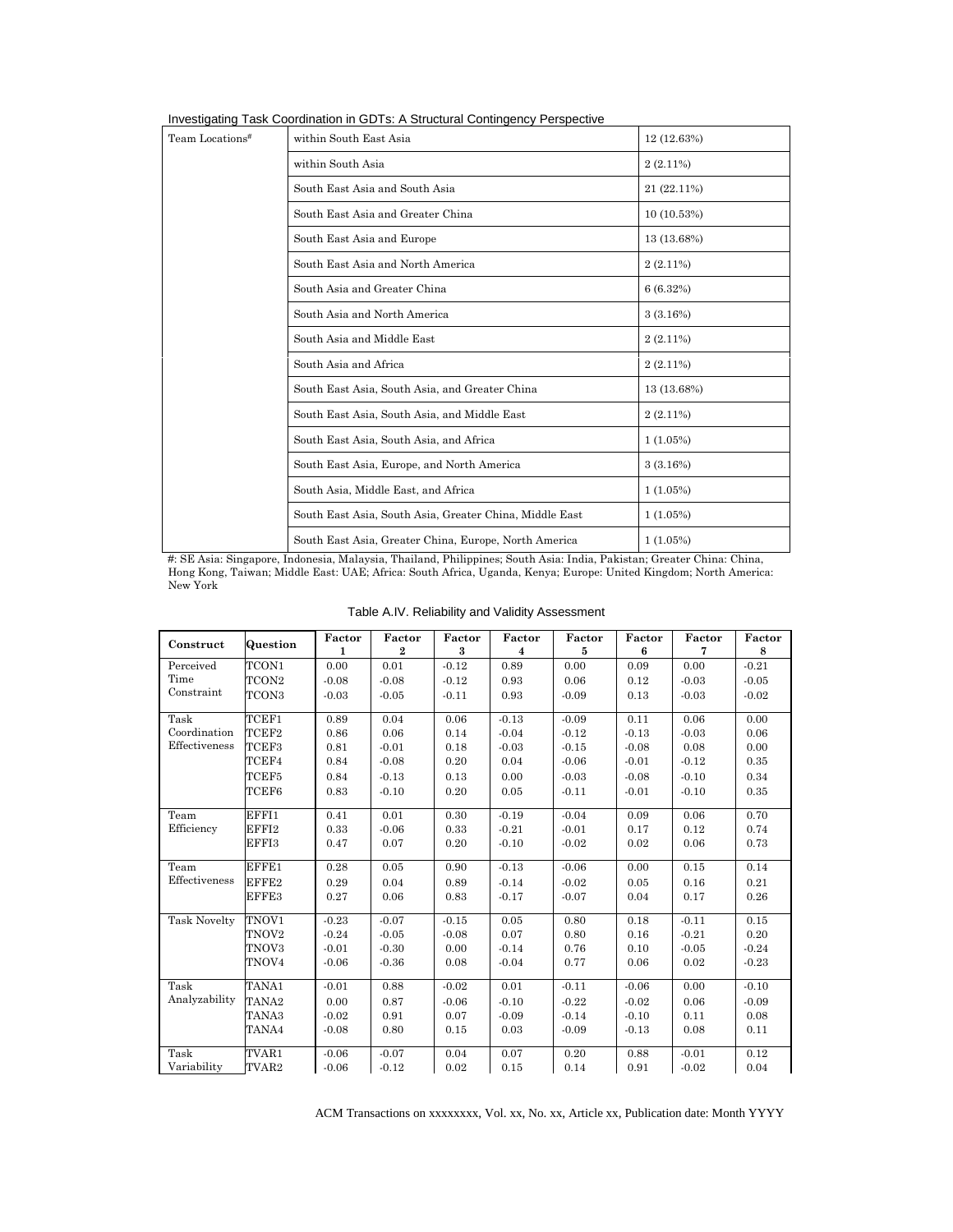## J. Sutanto et al.

|                             | TVAR3                   | $-0.01$                 | $-0.11$              | 0.01                 | 0.12                          | 0.06                          | 0.90                       | $-0.17$              | 0.00                 |
|-----------------------------|-------------------------|-------------------------|----------------------|----------------------|-------------------------------|-------------------------------|----------------------------|----------------------|----------------------|
| Technology<br>Accessibility | TACC1<br>TACC2<br>TACC3 | $-0.10$<br>0.00<br>0.01 | 0.04<br>0.10<br>0.09 | 0.15<br>0.18<br>0.04 | $-0.02$<br>$-0.01$<br>$-0.04$ | $-0.07$<br>$-0.08$<br>$-0.11$ | $-0.18$<br>0.07<br>$-0.08$ | 0.84<br>0.91<br>0.93 | 0.00<br>0.08<br>0.04 |
| Eigenvalue                  |                         | 7.90                    | 4.89                 | 3.09                 | 2.70                          | 2.31                          | 1.40                       | 1.17                 | 1.10                 |
| Variance explained %        |                         | 27.25                   | 16.85                | 10.65                | 9.29                          | 7.98                          | 4.81                       | 4.02                 | 3.80                 |
| Cumulative var. %           |                         | 27.25                   | 44.10                | 54.75                | 64.04                         | 72.02                         | 76.83                      | 80.85                | 84.65                |
| Cronbach's alpha            |                         | 0.95                    | 0.91                 | 0.96                 | 0.94                          | 0.85                          | 0.92                       | 0.90                 | 0.92                 |
| ICC (single measures)       |                         | 0.73                    | 0.72                 | 0.90                 | 0.81                          | 0.70                          | 0.77                       | 0.75                 | 0.79                 |
| ICC (average measures)      |                         | 0.94                    | 0.91                 | 0.96                 | 0.93                          | 0.80                          | 0.91                       | 0.90                 | 0.92                 |

Table A.V. Descriptive Statistics of Model Variables

| Variable                                                     | Minimum | Maximum | Mean | Std. Dev. | <b>Skewness</b> |
|--------------------------------------------------------------|---------|---------|------|-----------|-----------------|
| Fit between actual and optimal task<br>coordination profiles | 0.15    | 0.33    | 0.22 | 0.04      | 0.62            |
| Team size (with log transformation)                          | 0.30    | 2.26    | 0.87 | 0.34      | 1.18            |
| Task novelty                                                 | 1.00    | 6.38    | 3.13 | 1.35      | 0.57            |
| Task analyzability                                           | 1.13    | 5.00    | 3.59 | 0.63      | $-1.36$         |
| Task variability                                             | 1.00    | 7.00    | 3.67 | 1.49      | $-0.01$         |
| Technology accessibility                                     | 3.00    | 7.00    | 5.65 | 0.75      | $-0.92$         |
| Task coordination effectiveness                              | 1.00    | 7.00    | 5.16 | 1.32      | $-1.43$         |
| Team efficiency                                              | 2.00    | 7.00    | 5.65 | 1.01      | $-1.55$         |
| Team effectiveness                                           | 2.67    | 7.00    | 5.84 | 0.96      | $-0.94$         |

Table A.VI. Correlation Matrix for Model Variables

| Variable                                                              | <b>FIT</b> | ${\rm SIZE}$ | TNOV       | TANA     | TVAR    | TACC      | TCEF      | EFFI      | <b>EFFE</b> |
|-----------------------------------------------------------------------|------------|--------------|------------|----------|---------|-----------|-----------|-----------|-------------|
| Fit between actual and<br>optimal task coordination<br>profiles (FIT) | 1.00       |              |            |          |         |           |           |           |             |
| Team size (SIZE)                                                      | 0.00       | 1.00         |            |          |         |           |           |           |             |
| Task novelty (TNOV)                                                   | 0.01       | $0.23*$      | 1.00       |          |         |           |           |           |             |
| Task analyzability (TANA) 0.14                                        |            | 0.05         | $-0.41**$  | 1.00     |         |           |           |           |             |
| Task variability (TVAR)                                               | 0.12       | 0.05         | $0.31**$   | $-0.22*$ | 1.00    |           |           |           |             |
| Technology accessibility<br>(TACC)                                    | $-0.06$    | $-0.04$      | $-0.22**$  | $0.17*$  | -0.15   | 1.00      |           |           |             |
| Task coordination<br>effectiveness (TCEF)                             | $0.17*$    | $-0.07$      | $-0.27***$ | -0.04    | $-0.08$ | -0.02     | 1.00      |           |             |
| Efficiency (EFFI)                                                     | $0.27***$  | $-0.12$      | $-0.10$    | 0.02     | 0.09    | 0.12      | $0.60***$ | 1.00      |             |
| Effectiveness (EFFE)                                                  | $0.21*$    | $-0.11$      | $-0.19*$   | 0.10     | 0.01    | $0.29***$ | $0.48***$ | $0.59***$ | 1.00        |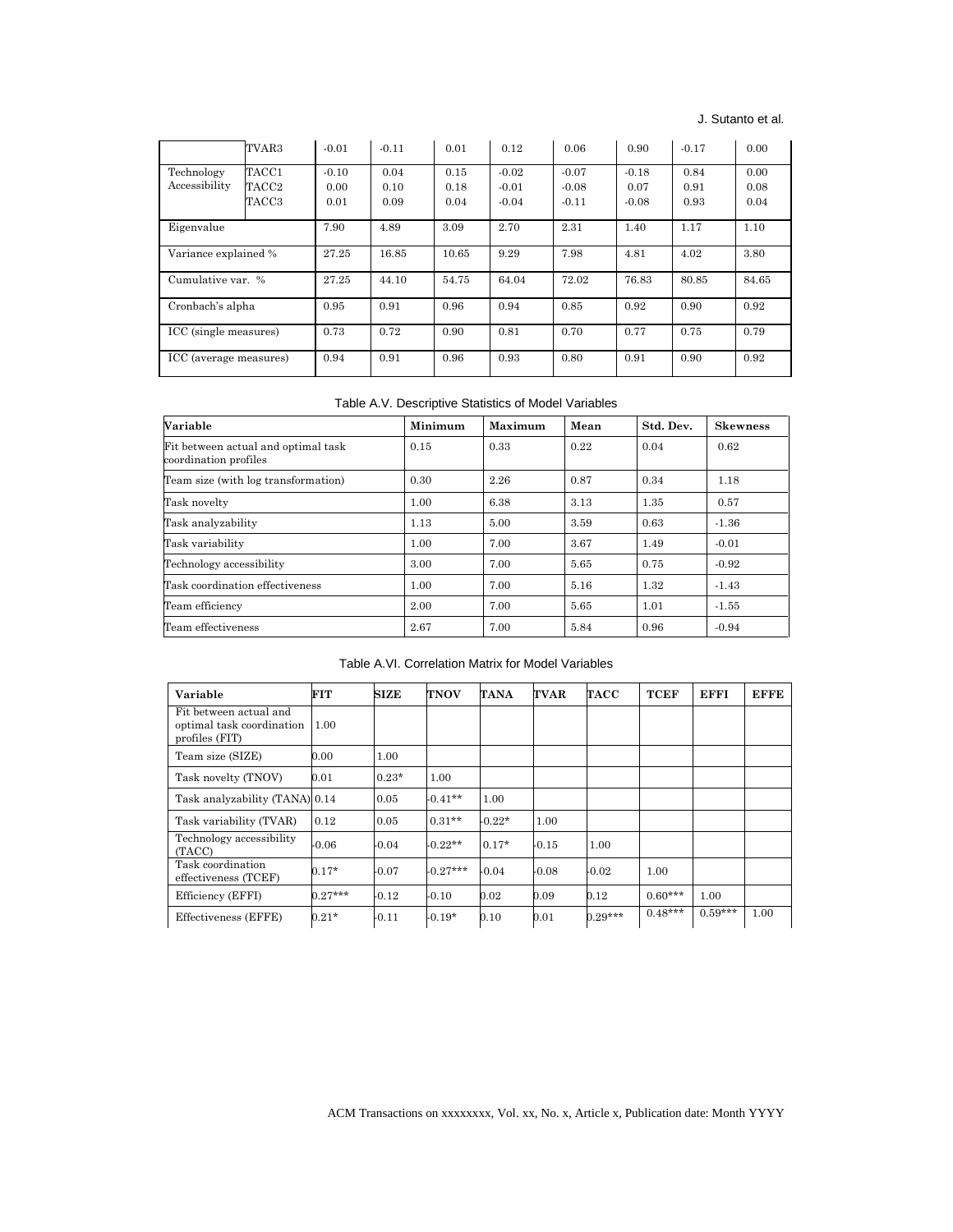#### **REFERENCES**

ADLER, P.S.1995. Interdepartmental dependence and coordination. *Organization Science 6*, 2, 147-167.

- ANDRES, H.P., and ZMUD, R.W. 2002. A contingency approach to software project coordination. *Journal of Management Information Systems 18*, 3, 41-70.
- BENSON, L., and BEACH, L.R. 1996. The effects of time constraints on the prechoice screening of decision options. *Organizational Behavior and Human Decision Processes 67*, 2, 222-228.
- BOH, W.F., REN, Y., KIESLER, S., and BUSSJAEGER, R. 2007. Expertise and collaboration in the geographically dispersed organization. *Organization Science 18*, 4, 595-612.
- CAMPION, M.A., MEDSKER, G.J., and HIGGS, A.C. 1993. Relations between work group characteristics and effectiveness: Implications for designing effective work groups. *Personnel Psy. 46*, 4, 823-850.
- CARLSON, P.J., and DAVIS, G.B. 1998. An investigation of media selection among directors and managers: From self' to other orientation. *MIS Quarterly 22*, 3, 335-360.
- CATALDO, M. 2010. Sources of errors in distributed development projects: Implications for collaborative tools. In *Proceedings of 22nd Conference on Computer Supported Cooperative Work*. 281-290
- CATALDO, M., WAGSTROM, P.A., HERBSLEB, J.D., and CARLEY, K.M. 2006. Identification of coordination requirements: Implications for the design of collaboration and awareness tools. In *Proceedings of 20th Conference on Computer Supported Cooperative Work.* 353-362.
- CATALDO, M., BASS, M., HERBSLEB, J.D., and BASS, L. 2007. On coordination mechanisms in global software development. In *Proceedings of Int. Conference on Global Software Engineering*. 71-80
- CHEN, F., ROMANO, N.C., NUNAMAKER, J.F., and BRIGGS, R.O. 2003. A collaborative project management architecture. In *Proceedings of 36th Hawaii International Conference on Systems Science*.
- COLAZO, J.A. and FANG, Y. 2010. Following the sun: Temporal dispersion and performance in open source software project teams. *Journal of the Association of Information Systems 11*, 11, 684-707.
- CROWSTON, K. and KAMMERER, E.E. 1998. Coordination and collective mind in software requirements development. *IBM Systems Journal 37*, 2, 227-245.
- CUMMINGS, J.N., and KIESLER. S. 2003. Coordination and success in multidisciplinary scientific collaborations. In *Proceedings of 24th International Conference on Information Systems*. 296-302.
- CUMMINGS, J.N., ESPINOSA, J.A., and PICKERING, C.K. 2009. Crossing spatial and temporal boundaries in globally distributed projects: A relational model of coordination delay. *Information Systems Research 20*, 3, 420–439.
- DAVIDSON, E.J., and TAY, A.S.M. 2003. Studying teamwork in global IT support. In *Proceedings of 36th Hawaii International Conference on Systems Science*.
- DENNING, P.J., FLORES, F., and LUZMORE, P. 2010. Orchestrating coordination in pluralistic networks. *Comm. ACM 53*, 3, 30-32.
- DOTY, D.H., GLICK, W.H., and HUBER, G.P. 1993. Fit, equifinality, and organizational effectiveness: A test of two configurational theories. *Academy of Management Journal 36*, 6, 1196-1250.
- DRAZIN, R., and VAN DE VEN, A.H. 1985. Alternative forms of fit in contingency theory. *Admin. Science Quarterly 30*, 4, 514-539.
- ESPINOSA, J.A., and CARMEL, E. 2003. The impact of time separation on coordination in global software teams: A conceptual foundation. *Software Process Improvement and Practice 8*, 4, 249-266.
- ESPINOSA, J.A., CUMMINGS, J.N., and PICKERING, C.K. 2012. Time separation, coordination, and performance in technical teams. *IEEE Trans. on Engineering Management 59*, 1, 91-103.
- ESPINOSA, J.A., KRAUT, R.E., SLAUGHTER, S.A., LERCH, J.F., HERBSLEB, J.D., and MOCKUS, A. 2002. Shared mental models, familiarity, and coordination: A multi-method study of distributed software teams. In *Proceedings of 23rd International Conference on Information Systems.* 425-433.
- ESPINOSA, J.A., SLAUGHTER, S.A., KRAUT, R.E., and HERBSLEB, J.D. 2007a. Familiarity, complexity, and team performance in geographically distributed software development. *Organization Science 18*, 4, 613-630.
- ESPINOSA, J.A., SLAUGHTER, S.A., KRAUT, R.E., and HERBSLEB, J.D. 2007b. Team knowledge and coordination in geographically distributed software development. *Journal of Management Information Systems 24*, 1, 135-169.
- FARAJ, S., and SPROULL, L. 2000. Coordinating expertise in software development teams. *Management Science 46*, 12, 1554-1568.
- GITTELL, J.H. 2002. Coordinating mechanisms in care provider groups: Relational coordination as a mediator and input uncertainty as a moderator of performance effects. *Management Science 48*, 11, 1408-1426.
- GOODHUE, D., and THOMPSON, R. 1995. Task technology fit and individual performance. *MIS Quarterly 19*, 2, 213-223.
- GOPAL, A., ESPINOSA, J.A., GOSAIN, S., and DARCY, D.P. 2011. Coordination and performance in global software service delivery: The vendors' perspective. *IEEE Trans. on Engineering Mgt. 58*, 4, 772-785.
- GRANDORI, A. 1997. An organizational assessment of interfirm coordination modes. *Organization Studies 18*, 6, 897-925.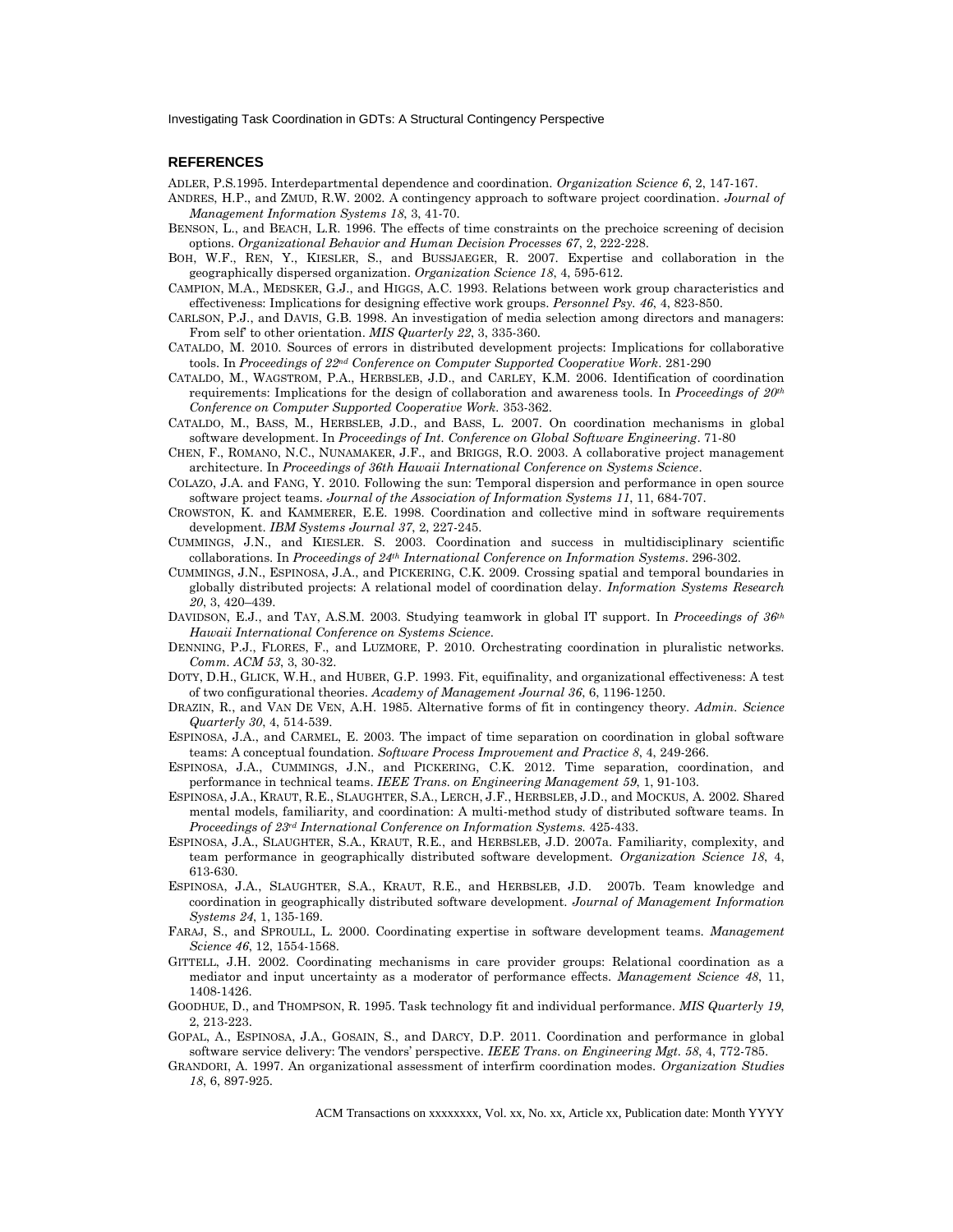- GRESOV, C. 1989. Exploring fit and misfit with multiple contingencies. *Administrative Science Quarterly 34*, 431-453.
- GRESOV, C., and DRAZIN, R. 1997. Equifinality: Functional equivalence in organization design. *Academy of Management Review 22*, 2, 403-428.
- GRIFFITH, T.L., SAWYER, J.E., and NEALE, M.A. 2003. Virtualness and knowledge in teams: Managing the love triangle of organizations, individuals and information technology. *MIS Quarterly 27*, 2, 265-287.
- HAIR, J.F., BLACK, W.C., BABIN, B.J., and ANDERSON, R.E. 2009. *Multivariate Data Analysis*, 7th Ed., Prentice Hall.
- HAYWOOD, M. 1998. *Managing virtual teams: Practical techniques for high-technology project managers*, Artech House, Boston.
- HENDERSON, J.C., and LEE, S. 1992. Managing IS design teams: A control theory perspective. *Management Science 38*, 6, 757-777.
- HERBSLEB, J.D., and GRINTER, R.E. 1999. Architectures, coordination and distance: Conway's law and beyond. *IEEE Software 16*, 5, 63-70.
- HERBSLEB, J.D., and MOCKUS, A. 2003. An empirical study of speed and communication in globally distributed software development. *IEEE Transactions on Software Engineering*, 29, 6, 481-494.
- HINDS, P., and MCGRATH, C. 2006. Structures that work: Social structure, work structure and coordination ease in geographically distributed teams. In *Proceedings of the 20th Conference on Computer Supported Collaborative Works.* 343-352.
- HINDS, P., and MORTENSEN, M. 2002. Understanding antecedents to conflict in geographically distributed research and development teams. In *Proceedings of 23rd Int. Conf. on Information Systems.* 415-424.
- HOEGL, M., WEINKAUF, K., and GEMUENDEN, H.G. 2004. Interteam coordination, project commitment and teamwork in multiteam R&D projects: A longitudinal study. *Organization Science 15*, 1, 38-55.
- HOLLINGSHEAD, A.B., and CONTRACTOR, N.S. 2002. New media and organizing at the group level. L. Lievrouw, S. Livingstone (Eds.), *The Handbook of New Media*. Sage Publications. Thousand Oaks, CA., 221-235.
- JAMES, L.R., DEMAREE, R.G., and WOLF, G. 1984. Estimating within-group interrater reliability with and without response bias. *Journal of Applied Psychology 69*, 1, 85-98.
- KANAWATTANACHAI, P., and YOO, Y. 2007. The impact of knowledge coordination on virtual team performance over time. *MIS Quarterly 31*, 4, 783-808.
- KENNEDY, R.L., LEE, Y., VAN ROY, B., REED, C.D., and LIPPMAN, R.P. 1998. *Solving Data Mining through Pattern Recognition,* Prentice Hall.
- KIELY, G., FINNEGAN, P., and BUTLER, T. 2010. Coordinating global virtual teams: Building theory from a case study of software development. In *Proceedings of* 22nd *Int. Conf. on Advanced Information Systems Engineering.* 281-295
- KOCH, C. 2004. How to outsource-proof your IT Department: A new game plan. *CIO Magazine*.
- KOGUT, B., and MEITU, A. 2000. The emergence of e-innovation: Insights from open source software development. *Working Paper WP 00-11*, Wharton School and University of Pennsylvania.
- KRAUT, R.E., and STREETER, L.A. 1995. Coordination in software development. *Comm. ACM 38*, 3, 69–81.
- KUMAR, K., and VAN DISSEL, H.G. 1996. Sustainable collaboration: Managing conflict and cooperation in inter-organizational systems. *MIS Quarterly 20*, 3, 279-300.
- LEE, C.S., WATSON-MANHEIM, M.B., and RAMAPRASAD, R.A. 2007. Exploring the relationship between communication risk perception and communication portfolio. *IEEE Transactions on Professional Communication 50*, 2, 130-146.
- MALHOTRA, A. and MAJCHRZAK, A. 2012. How virtual teams use their virtual workspace to coordinate knowledge. *ACM Transactions on Mgt. Information Systems 3*, 1, Article 6.
- MALONE, T.W., and CROWSTON, K. 2003. The interdisciplinary study of coordination. In *Organizing Business Knowledge,* T.W. Malone, K. Crowston, and G.A. Herman (Eds.), MIT Press, Boston, 47-84.
- MASSEY, A.P., MONTOYA-WEISS, M.M., and HUNG, Y-T. 2003. Because time matters: Temporal coordination in global virtual project teams. *Journal of Mgt. Information Systems 19*, 4, 129-155.
- MAYNARD, T., MATHIEU, J., RAPP, T., and GILSON, L.L. 2012. Something(s) old and something(s) new: Modeling drivers of global virtual team effectiveness. *Journal of Organizational Behavior 33*, 3, 342- 365.
- MAZNEVSKI, M.L., and CHUDOBA, K.M. 2000. Bridging space over time: Global virtual team dynamics and effectiveness. *Organization Science 11*, 5, 473-492.
- MOHR, L.B. 1971. Organizational technology & organizational structure. *Administrative Science Quarterly 16*, 3, 444-459.
- MONTOYA-WEISS, M.M., MASSEY, A.P., and LOCKWOOD, N.S. 2011. 3D collaborative virtual environments: Exploring the link between collaborative behaviors and team performance. *Decision Sciences 42*, 2, 451–476
- MONTOYA-WEISS, M.M., MASSEY, A.P., and SONG, M. 2001. Getting it together: Temporal coordination and conflict management in global virtual teams. *Academy of Management Journal 44*, 6, 1251-1262.